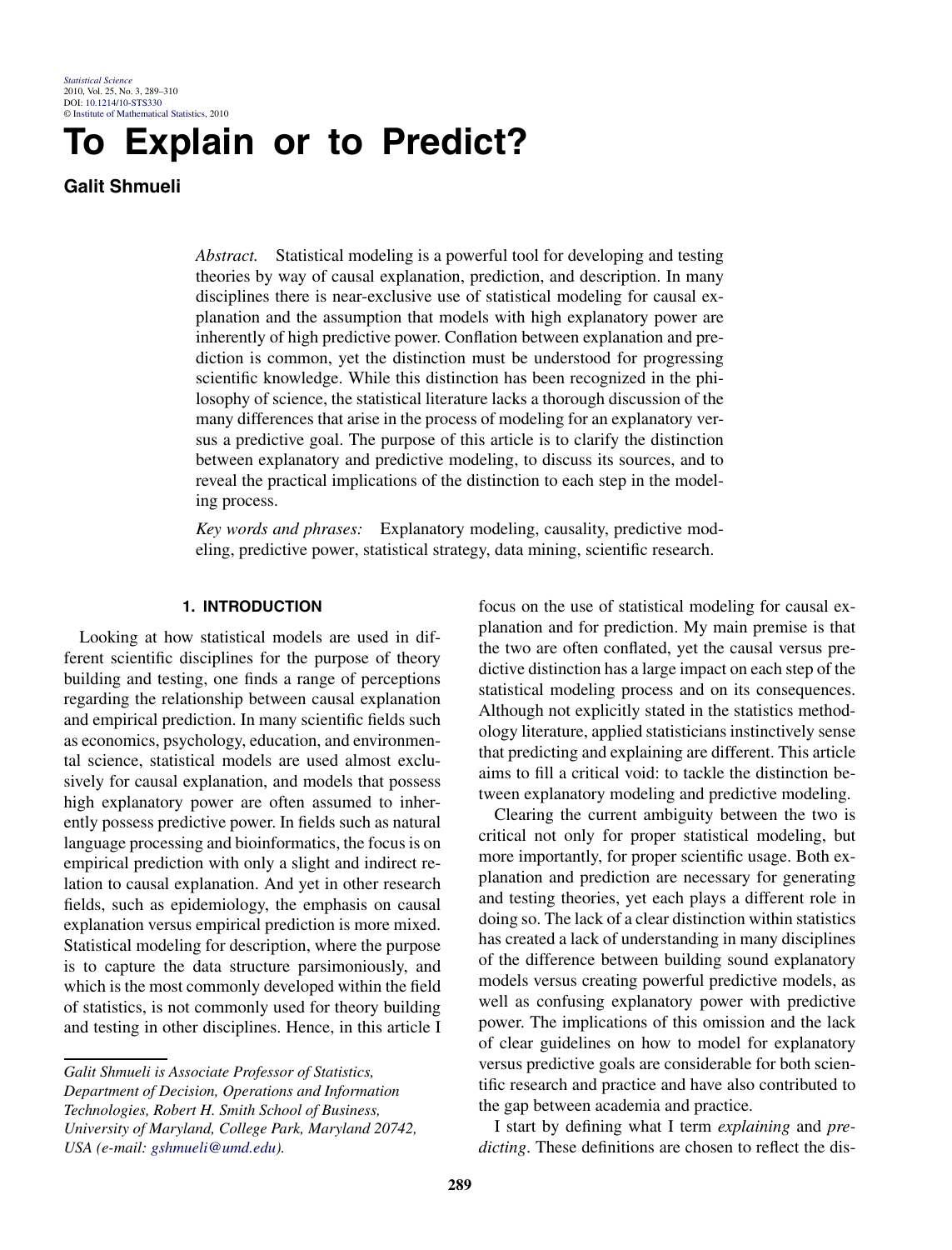<span id="page-1-0"></span>tinct scientific goals that they are aimed at: causal explanation and empirical prediction, respectively. *Explanatory modeling* and *predictive modeling* reflect the process of using data and statistical (or data mining) methods for explaining or predicting, respectively. The term *modeling* is intentionally chosen over *models* to highlight the entire process involved, from goal definition, study design, and data collection to scientific use.

#### **1.1 Explanatory Modeling**

In many scientific fields, and especially the social sciences, statistical methods are used nearly exclusively for testing causal theory. Given a causal theoretical model, statistical models are applied to data in order to test causal hypotheses. In such models, a set of underlying factors that are measured by variables *X* are assumed to cause an underlying effect, measured by variable *Y* . Based on collaborative work with social scientists and economists, on an examination of some of their literature, and on conversations with a diverse group of researchers, I conjecture that, whether statisticians like it or not, the type of statistical models used for testing causal hypotheses in the social sciences are almost always association-based models applied to observational data. Regression models are the most common example. The justification for this practice is that the theory itself provides the causality. In other words, the role of the theory is very strong and the reliance on data and statistical modeling are strictly through the lens of the theoretical model. The theory–data relationship varies in different fields. While the social sciences are very theory-heavy, in areas such as bioinformatics and natural language processing the emphasis on a causal theory is much weaker. Hence, given this reality, I define *explaining* as causal explanation and *explanatory modeling* as the use of statistical models for testing causal explanations.

To illustrate how explanatory modeling is typically done, I describe the structure of a typical article in a highly regarded journal in the field of Information Systems (IS). Researchers in the field of IS usually have training in economics and/or the behavioral sciences. The structure of articles reflects the way empirical research is conducted in IS and related fields.

The example used is an article by Gefen, Karahanna and Straub [\(2003\)](#page-19-0), which studies technology acceptance. The article starts with a presentation of the prevailing relevant theory(ies):

Online purchase intensions should be explained in part by the technology acceptance model (TAM). This theoretical model is at present a preeminent theory of technology acceptance in IS.

The authors then proceed to state multiple causal hypotheses (denoted *H*1*, H*2*,...* in Figure 1, right panel), justifying the merits for each hypothesis and grounding it in theory. The research hypotheses are given in terms of theoretical *constructs* rather than measurable variables. Unlike measurable variables, constructs are abstractions that "describe a phenomenon of theoretical interest" (Edwards and Bagozzi, [2000\)](#page-19-0) and can be observable or unobservable. Examples of constructs in this article are trust, perceived usefulness (PU), and perceived ease of use (PEOU). Examples of constructs used in other fields include anger, poverty, well-being, and odor. The hypotheses section will often include a causal diagram illustrating the hypothesized causal relationship between the constructs (see Figure 1, left panel). The next step is *construct operationalization*, where a bridge is built between theoretical constructs and observable measurements, using previous literature and theoretical justification. Only after the theoretical component is completed, and measurements are justified and defined, do researchers proceed to the next



- H<sub>i</sub>: PU will positively affect intended use of a business-to-consumer (B2C) Web site.
- H<sub>2</sub>: PEOU will positively affect intended use of a business-to-consumer (B2C) Web site.
- $H_3$ : PEOU will positively affect PU of a businessto-consumer (B2C) Web site.

FIG. 1. *Causal diagram* (left) *and partial list of stated hypotheses* (right) *from Gefen*, *Karahanna and Straub* [\(2003\)](#page-19-0).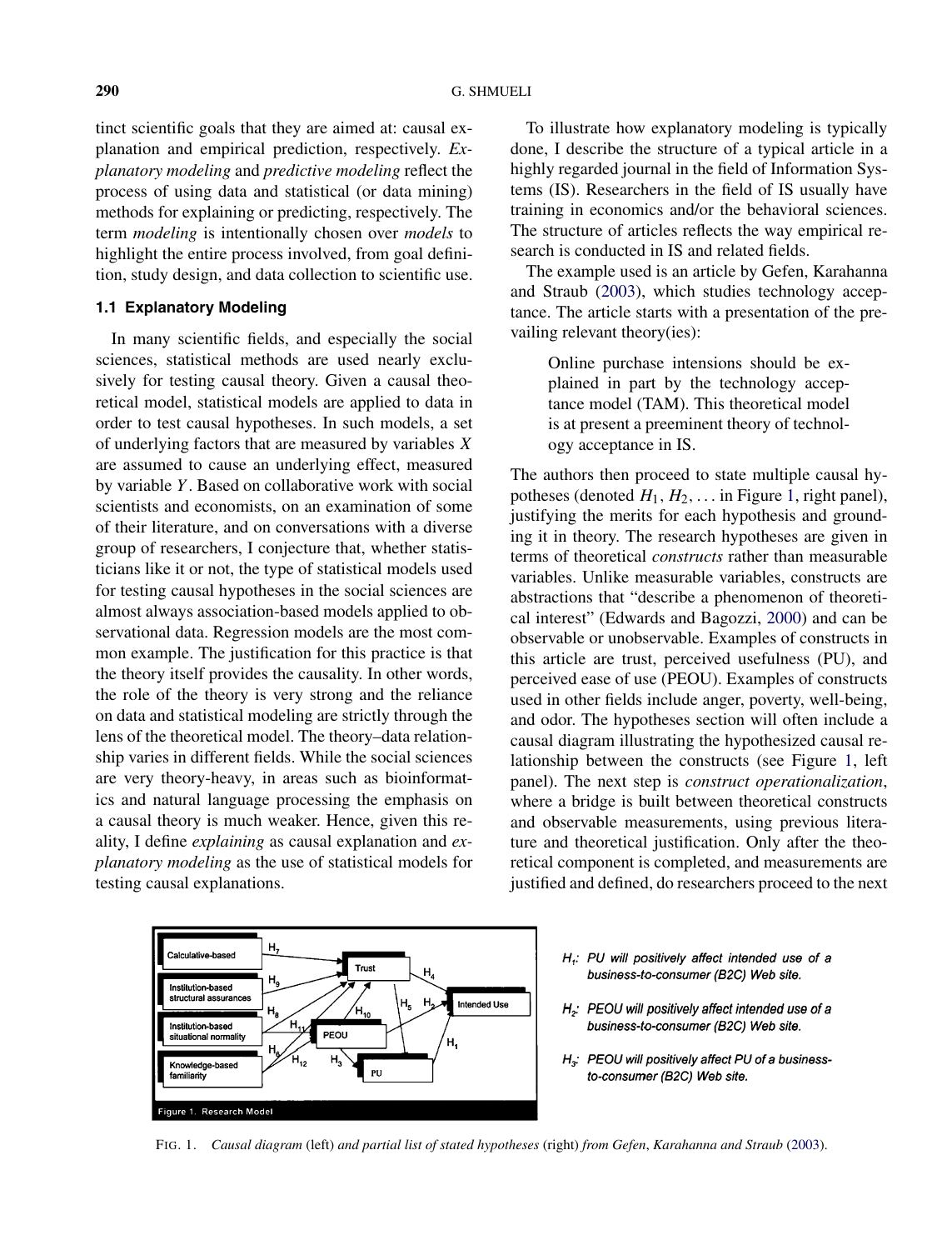<span id="page-2-0"></span>step where data and statistical modeling are introduced alongside the statistical hypotheses, which are operationalized from the research hypotheses. Statistical inference will lead to "statistical conclusions" in terms of effect sizes and statistical significance in relation to the causal hypotheses. Finally, the statistical conclusions are converted into research conclusions, often accompanied by policy recommendations.

In summary, *explanatory modeling* refers here to the application of statistical models to data for testing causal hypotheses about theoretical constructs. Whereas "proper" statistical methodology for testing causality exists, such as designed experiments or specialized causal inference methods for observational data [e.g., causal diagrams (Pearl, [1995\)](#page-20-0), discovery algorithms (Spirtes, Glymour and Scheines, [2000\)](#page-20-0), probability trees (Shafer, [1996\)](#page-20-0), and propensity scores (Rosenbaum and Rubin, [1983;](#page-20-0) Rubin, [1997\)](#page-20-0)], in practice association-based statistical models, applied to observational data, are most commonly used for that purpose.

#### **1.2 Predictive Modeling**

I define *predictive modeling* as the process of applying a statistical model or data mining algorithm to data for the purpose of predicting new or future observations. In particular, I focus on nonstochastic prediction (Geisser, [1993,](#page-19-0) page 31), where the goal is to predict the output value  $(Y)$  for new observations given their input values  $(X)$ . This definition also includes temporal forecasting, where observations until time *t* (the input) are used to forecast future values at time  $t + k, k > 0$ (the output). *Predictions* include point or interval predictions, prediction regions, predictive distributions, or rankings of new observations. *Predictive model* is any method that produces predictions, regardless of its underlying approach: Bayesian or frequentist, parametric or nonparametric, data mining algorithm or statistical model, etc.

#### **1.3 Descriptive Modeling**

Although not the focus of this article, a third type of modeling, which is the most commonly used and developed by statisticians, is descriptive modeling. This type of modeling is aimed at summarizing or representing the data structure in a compact manner. Unlike explanatory modeling, in descriptive modeling the reliance on an underlying causal theory is absent or incorporated in a less formal way. Also, the focus is at the measurable level rather than at the construct level. Unlike predictive modeling, descriptive modeling is not

aimed at prediction. Fitting a regression model can be descriptive if it is used for capturing the association between the dependent and independent variables rather than for causal inference or for prediction. We mention this type of modeling to avoid confusion with causalexplanatory and predictive modeling, and also to highlight the different approaches of statisticians and nonstatisticians.

## **1.4 The Scientific Value of Predictive Modeling**

Although explanatory modeling is commonly used for theory building and testing, predictive modeling is nearly absent in many scientific fields as a tool for developing theory. One possible reason is the statistical training of nonstatistician researchers. A look at many introductory statistics textbooks reveals very little in the way of prediction. Another reason is that prediction is often considered unscientific. Berk [\(2008\)](#page-19-0) wrote, "In the social sciences, for example, one either did causal modeling econometric style or largely gave up quantitative work." From conversations with colleagues in various disciplines it appears that predictive modeling is often valued for its applied utility, yet is discarded for scientific purposes such as theory building or testing. Shmueli and Koppius [\(2010\)](#page-20-0) illustrated the lack of predictive modeling in the field of IS. Searching the 1072 papers published in the two top-rated journals *Information Systems Research* and *MIS Quarterly* between 1990 and 2006, they found only 52 empirical papers with predictive claims, of which only seven carried out proper predictive modeling or testing.

Even among academic statisticians, there appears to be a divide between those who value prediction as the main purpose of statistical modeling and those who see it as unacademic. Examples of statisticians who emphasize predictive methodology include Akaike ("The predictive point of view is a prototypical point of view to explain the basic activity of statistical analysis" in Findley and Parzen, [1998\)](#page-19-0), Deming ("The only useful function of a statistician is to make predictions" in Wallis, [1980\)](#page-21-0), Geisser ("The prediction of observables or potential observables is of much greater relevance than the estimate of what are often artificial constructs-parameters," Geisser, [1975\)](#page-19-0), Aitchison and Dunsmore ("prediction analysis. . . is surely at the heart of many statistical applications," Aitchison and Dunsmore, [1975\)](#page-19-0) and Friedman ("One of the most common and important uses for data is prediction," Friedman, [1997\)](#page-19-0). Examples of those who see it as unacademic are Kendall and Stuart ("The Science of Statistics deals with the properties of populations. In considering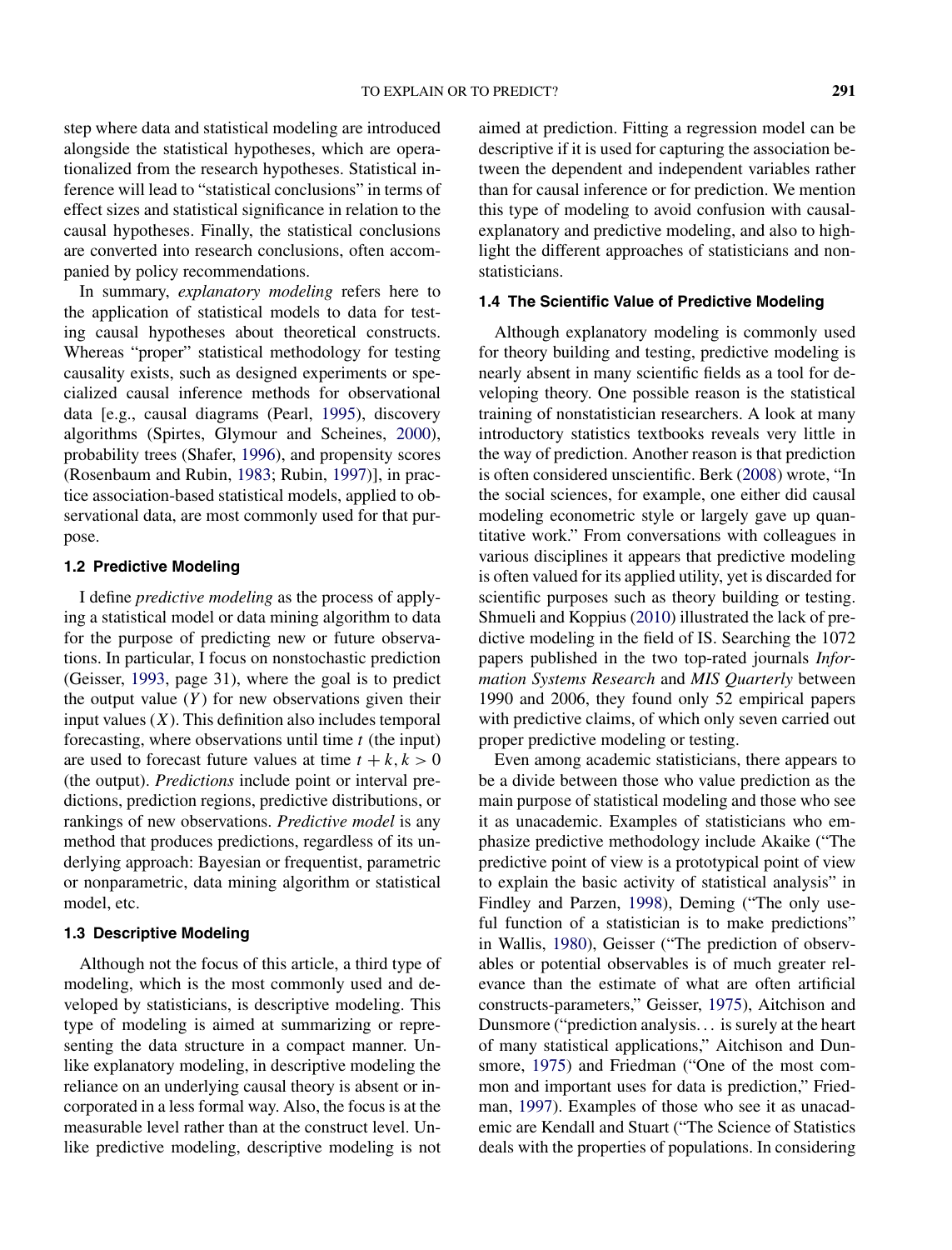a population of men we are not interested, statistically speaking, in whether some particular individual has brown eyes or is a forger, but rather in how many of the individuals have brown eyes or are forgers," Kendall and Stuart, [1977\)](#page-20-0) and more recently Parzen ("The two goals in analyzing data. . . I prefer to describe as "management" and "science." Management seeks profit... Science seeks truth," Parzen, [2001\)](#page-20-0). In economics there is a similar disagreement regarding "whether prediction per se is a legitimate objective of economic science, and also whether observed data should be used only to shed light on existing theories or also for the purpose of hypothesis seeking in order to develop new theories" (Feelders, [2002\)](#page-19-0).

Before proceeding with the discrimination between explanatory and predictive modeling, it is important to establish prediction as a necessary scientific endeavor beyond utility, for the purpose of developing and testing theories. Predictive modeling and predictive testing serve several necessary scientific functions:

- 1. Newly available large and rich datasets often contain complex relationships and patterns that are hard to hypothesize, especially given theories that exclude newly measurable concepts. Using predictive modeling in such contexts can help uncover potential new causal mechanisms and lead to the generation of new hypotheses. See, for example, the discussion between Gurbaxani and Mendelson [\(1990, 1994\)](#page-20-0) and Collopy, Adya and Armstrong [\(1994\)](#page-19-0).
- 2. The development of new theory often goes hand in hand with the development of new measures (Van Maanen, Sorensen and Mitchell, [2007\)](#page-21-0). Predictive modeling can be used to discover new measures as well as to compare different operationalizations of constructs and different measurement instruments.
- 3. By capturing underlying complex patterns and relationships, predictive modeling can suggest improvements to existing explanatory models.
- 4. Scientific development requires empirically rigorous and relevant research. Predictive modeling enables assessing the distance between theory and practice, thereby serving as a "reality check" to the relevance of theories.<sup>1</sup> While explanatory power provides information about the strength of an underlying causal relationship, it does not imply its predictive power.
- 5. Predictive power assessment offers a straightforward way to compare competing theories by examining the predictive power of their respective explanatory models.
- 6. Predictive modeling plays an important role in quantifying the level of predictability of measurable phenomena by creating benchmarks of predictive accuracy (Ehrenberg and Bound, [1993\)](#page-19-0). Knowledge of un-predictability is a fundamental component of scientific knowledge (see, e.g., Taleb, [2007\)](#page-21-0). Because predictive models tend to have higher predictive accuracy than explanatory statistical models, they can give an indication of the potential level of predictability. A very low predictability level can lead to the development of new measures, new collected data, and new empirical approaches. An explanatory model that is close to the predictive benchmark may suggest that our understanding of that phenomenon can only be increased marginally. On the other hand, an explanatory model that is very far from the predictive benchmark would imply that there are substantial practical and theoretical gains to be had from further scientific development.

For a related, more detailed discussion of the value of prediction to scientific theory development see the work of Shmueli and Koppius [\(2010\)](#page-20-0).

## **1.5 Explaining and Predicting Are Different**

In the philosophy of science, it has long been debated whether explaining and predicting are one or distinct. The conflation of explanation and prediction has its roots in philosophy of science literature, particularly the influential hypothetico-deductive model (Hempel and Oppenheim, [1948\)](#page-20-0), which explicitly equated prediction and explanation. However, as later became clear, the type of uncertainty associated with explanation is of a different nature than that associated with prediction (Helmer and Rescher, [1959\)](#page-20-0). This difference highlighted the need for developing models geared specifically toward dealing with predicting future events and trends such as the Delphi method (Dalkey and Helmer, [1963\)](#page-19-0). The distinction between the two concepts has been further elaborated (Forster and Sober, [1994;](#page-19-0) Forster, [2002;](#page-19-0) Sober, [2002;](#page-20-0) Hitchcock and Sober, [2004;](#page-20-0) Dowe, Gardner and Oppy, [2007\)](#page-19-0). In his book *Theory Building*, Dubin [\(1969,](#page-19-0) page 9) wrote:

Theories of social and human behavior address themselves to two distinct goals of

<sup>&</sup>lt;sup>1</sup>Predictive models are advantageous in terms of negative empiricism: a model either predicts accurately or it does not, and this can be observed. In contrast, explanatory models can never be confirmed and are harder to contradict.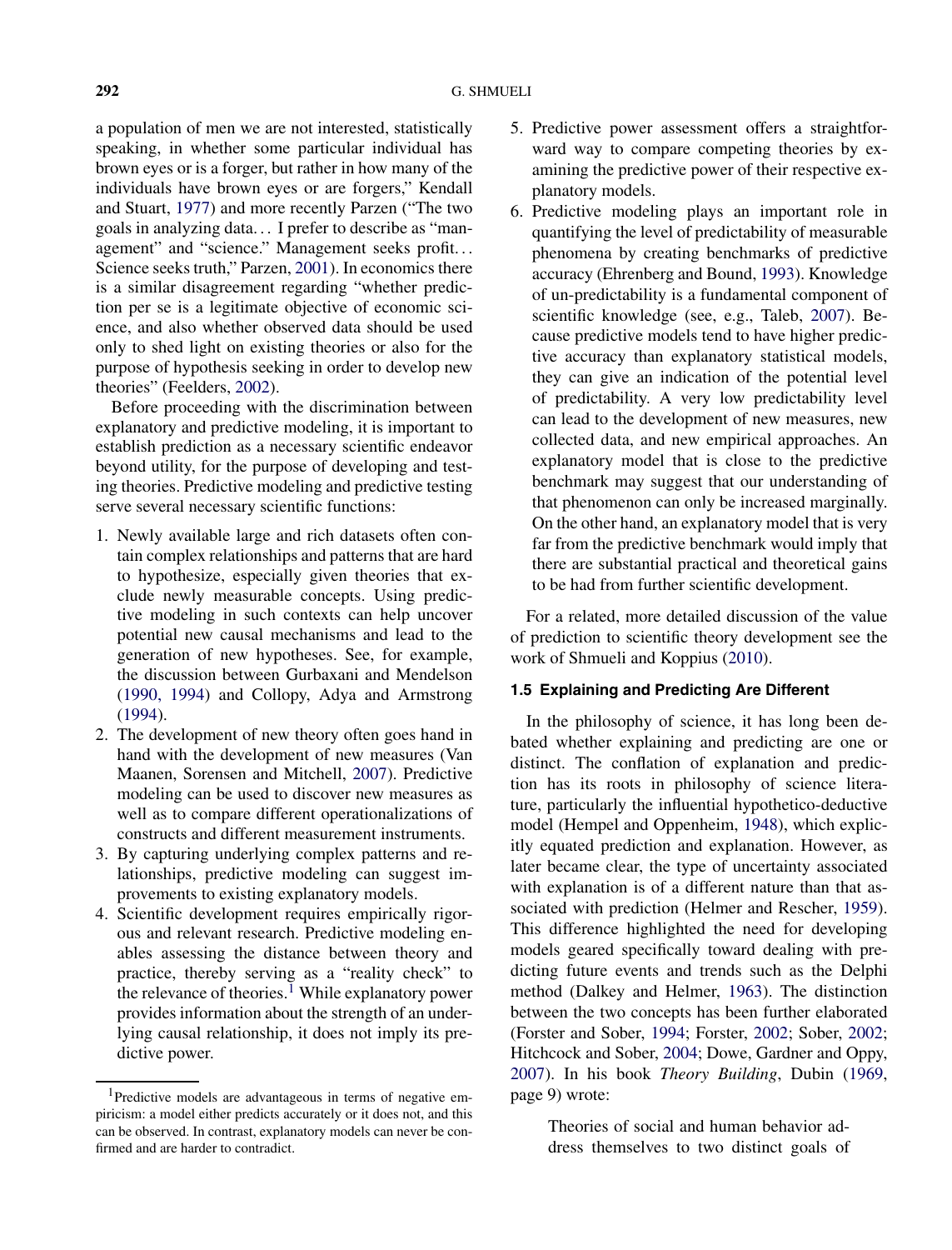science: (1) prediction and (2) understanding. It will be argued that these are separate goals [. . . ] I will not, however, conclude that they are either inconsistent or incompatible.

Herbert Simon distinguished between "basic science" and "applied science" (Simon, [2001\)](#page-20-0), a distinction similar to explaining versus predicting. According to Simon, basic science is aimed at knowing ("to describe the world") and understanding ("to provide explanations of these phenomena"). In contrast, in applied science, "Laws connecting sets of variables allow inferences or predictions to be made from known values of some of the variables to unknown values of other variables."

Why should there be a difference between explaining and predicting? The answer lies in the fact that measurable data are not accurate representations of their underlying constructs. The operationalization of theories and constructs into statistical models and measurable data creates a disparity between the ability to explain phenomena at the conceptual level and the ability to generate predictions at the measurable level.

To convey this disparity more formally, consider a theory postulating that construct  $X$  causes construct *Y*, via the function *F*, such that  $\mathcal{Y} = \mathcal{F}(\mathcal{X})$ . *F* is often represented by a path model, a set of qualitative statements, a plot (e.g., a supply and demand plot), or mathematical formulas. Measurable variables **X** and *Y* are operationalizations of  $X$  and  $Y$ , respectively. The operationalization of  $\mathcal F$  into a statistical model  $f$ , such as  $E(Y) = f(\mathbf{X})$ , is done by considering  $\mathcal F$  in light of the study design (e.g., numerical or categorical *Y* ; hierarchical or flat design; time series or cross-sectional; complete or censored data) and practical considerations such as standards in the discipline. Because  $\mathcal F$ is usually not sufficiently detailed to lead to a single *f* , often a set of *f* models is considered. Feelders [\(2002\)](#page-19-0) described this process in the field of economics. In the predictive context, we consider only **X**, *Y* and *f* .

The disparity arises because the goal in explanatory modeling is to match  $f$  and  $\mathcal F$  as closely as possible for the statistical inference to apply to the theoretical hypotheses. The data **X***, Y* are tools for estimating *f* , which in turn is used for testing the causal hypotheses. In contrast, in predictive modeling the entities of interest are **X** and *Y* , and the function *f* is used as a tool for generating good predictions of new *Y* values. In fact, we will see that even if the underlying causal relationship is indeed  $\mathcal{Y} = \mathcal{F}(\mathcal{X})$ , a function other than  $\hat{f}(\mathbf{X})$ and data other than **X** might be preferable for prediction.

The disparity manifests itself in different ways. Four major aspects are:

- **Causation–Association:** In explanatory modeling *f* represents an underlying causal function, and *X* is assumed to cause *Y* . In predictive modeling *f* captures the association between  $X$  and  $Y$ .
- **Theory–Data:** In explanatory modeling, *f* is carefully constructed based on  $\mathcal F$  in a fashion that supports interpreting the estimated relationship between *X* and *Y* and testing the causal hypotheses. In predictive modeling, *f* is often constructed from the data. Direct interpretability in terms of the relationship between *X* and *Y* is not required, although sometimes transparency of *f* is desirable.
- **Retrospective–Prospective:** Predictive modeling is forward-looking, in that *f* is constructed for predicting new observations. In contrast, explanatory modeling is retrospective, in that *f* is used to test an already existing set of hypotheses.
- **Bias–Variance:** The expected prediction error for a new observation with value *x*, using a quadratic loss function, $2$  is given by Hastie, Tibshirani and Friedman [\(2009,](#page-20-0) page 223)

$$
EPE = E\{Y - \hat{f}(x)\}^2
$$
  
=  $E\{Y - f(x)\}^2 + \{E(\hat{f}(x)) - f(x)\}^2$   
+  $E\{\hat{f}(x) - E(\hat{f}(x))\}^2$   
=  $Var(Y) + Bias^2 + Var(\hat{f}(x)).$ 

Bias is the result of misspecifying the statistical model  $f$ . Estimation variance (the third term) is the result of using a sample to estimate *f* . The first term is the error that results even if the model is correctly specified and accurately estimated. The above decomposition reveals a source of the difference between explanatory and predictive modeling: In explanatory modeling the focus is on minimizing bias to obtain the most accurate representation of the underlying theory. In contrast, predictive modeling seeks to minimize the combination of bias and estimation variance, occasionally sacrificing theoretical accuracy for improved empirical precision. This point is illustrated in the [Appendix,](#page-18-0) showing that the "wrong" model can sometimes predict better than the correct one.

 ${}^{2}$ For a binary *Y*, various 0–1 loss functions have been suggested in place of the quadratic loss function (Domingos, [2000\)](#page-19-0).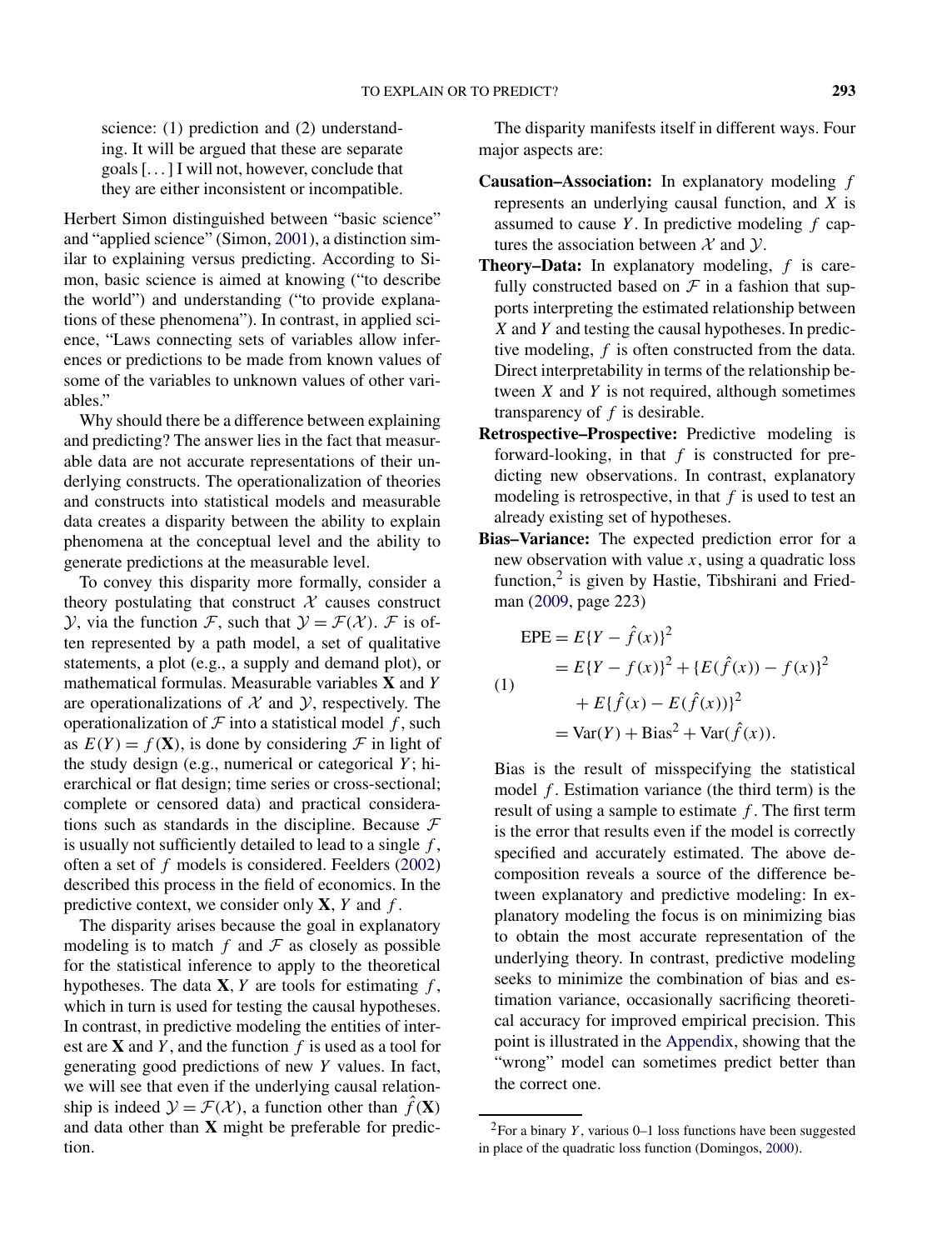<span id="page-5-0"></span>The four aspects impact every step of the modeling process, such that the resulting *f* is markedly different in the explanatory and predictive contexts, as will be shown in Section 2.

#### **1.6 A Void in the Statistics Literature**

The philosophical explaining/predicting debate has not been directly translated into statistical language in terms of the practical aspects of the *entire* statistical modeling process.

A search of the statistics literature for discussion of explaining versus predicting reveals a lively discussion in the context of *model selection*, and in particular, the derivation and evaluation of model selection criteria. In this context, Konishi and Kitagawa [\(2007\)](#page-20-0) wrote:

There may be no significant difference between the point of view of inferring the true structure and that of making a prediction if an infinitely large quantity of data is available or if the data are noiseless. However, in modeling based on a finite quantity of real data, there is a significant gap between these two points of view, because an optimal model for prediction purposes may be different from one obtained by estimating the 'true model.'

The literature on this topic is vast, and we do not intend to cover it here, although we discuss the major points in Section [2.6.](#page-10-0)

The focus on prediction in the field of machine learning and by statisticians such as Geisser, Aitchison and Dunsmore, Breiman and Friedman, has highlighted aspects of predictive modeling that are relevant to the explanatory/prediction distinction, although they do not directly contrast explanatory and predictive modeling.<sup>3</sup> The prediction literature raises the importance of evaluating predictive power using holdout data, and the usefulness of algorithmic methods (Breiman, [2001b\)](#page-19-0). The predictive focus has also led to the development of inference tools that generate predictive distributions. Geisser [\(1993\)](#page-19-0) introduced "predictive inference" and developed it mainly in a Bayesian context. "Predictive likelihood" (see Bjornstad, [1990\)](#page-19-0) is a likelihoodbased approach to predictive inference, and Dawid's prequential theory (Dawid, [1984\)](#page-19-0) investigates inference concepts in terms of predictability. Finally, the bias–variance aspect has been pivotal in data mining for understanding the predictive performance of different algorithms and for designing new ones.

Another area in statistics and econometrics that focuses on prediction is time series. Methods have been developed specifically for testing the predictability of a series [e.g., random walk tests or the concept of Granger causality (Granger, [1969\)](#page-19-0)], and evaluating predictability by examining performance on holdout data. The time series literature in statistics is dominated by extrapolation models such as ARIMA-type models and exponential smoothing methods, which are suitable for prediction and description, but not for causal explanation. Causal models for time series are common in econometrics (e.g., Song and Witt, [2000\)](#page-20-0), where an underlying causal theory links constructs, which lead to operationalized variables, as in the cross-sectional case. Yet, to the best of my knowledge, there is no discussion in the statistics time series literature regarding the distinction between predictive and explanatory modeling, aside from the debate in economics regarding the scientific value of prediction.

To conclude, the explanatory/predictive modeling distinction has been discussed directly in the model selection context, but not in the larger context. Areas that focus on developing predictive modeling such as machine learning and statistical time series, and "predictivists" such as Geisser, have considered prediction as a separate issue, and have not discussed its principal and practical distinction from causal explanation in terms of developing and testing theory. The goal of this article is therefore to examine the explanatory versus predictive debate from a statistical perspective, considering how modeling is used by nonstatistician scientists for theory development.

The remainder of the article is organized as follows. In Section 2, I consider each step in the modeling process in terms of the four aspects of the predictive/explanatory modeling distinction: *causation– association, theory–data, retrospective–prospective* and *bias–variance*. Section [3](#page-12-0) illustrates some of these differences via two examples. A discussion of the implications of the predict/explain conflation, conclusions, and recommendations are given in Section [4.](#page-15-0)

## **2. TWO MODELING PATHS**

In the following I examine the process of statistical modeling through the explain/predict lens, from goal definition to model use and reporting. For clarity, I broke down the process into a generic set of steps,

<sup>&</sup>lt;sup>3</sup>Geisser distinguished between "[statistical] parameters" and "observables" in terms of the objects of interest. His distinction is closely related, but somewhat different from our distinction between theoretical constructs and measurements.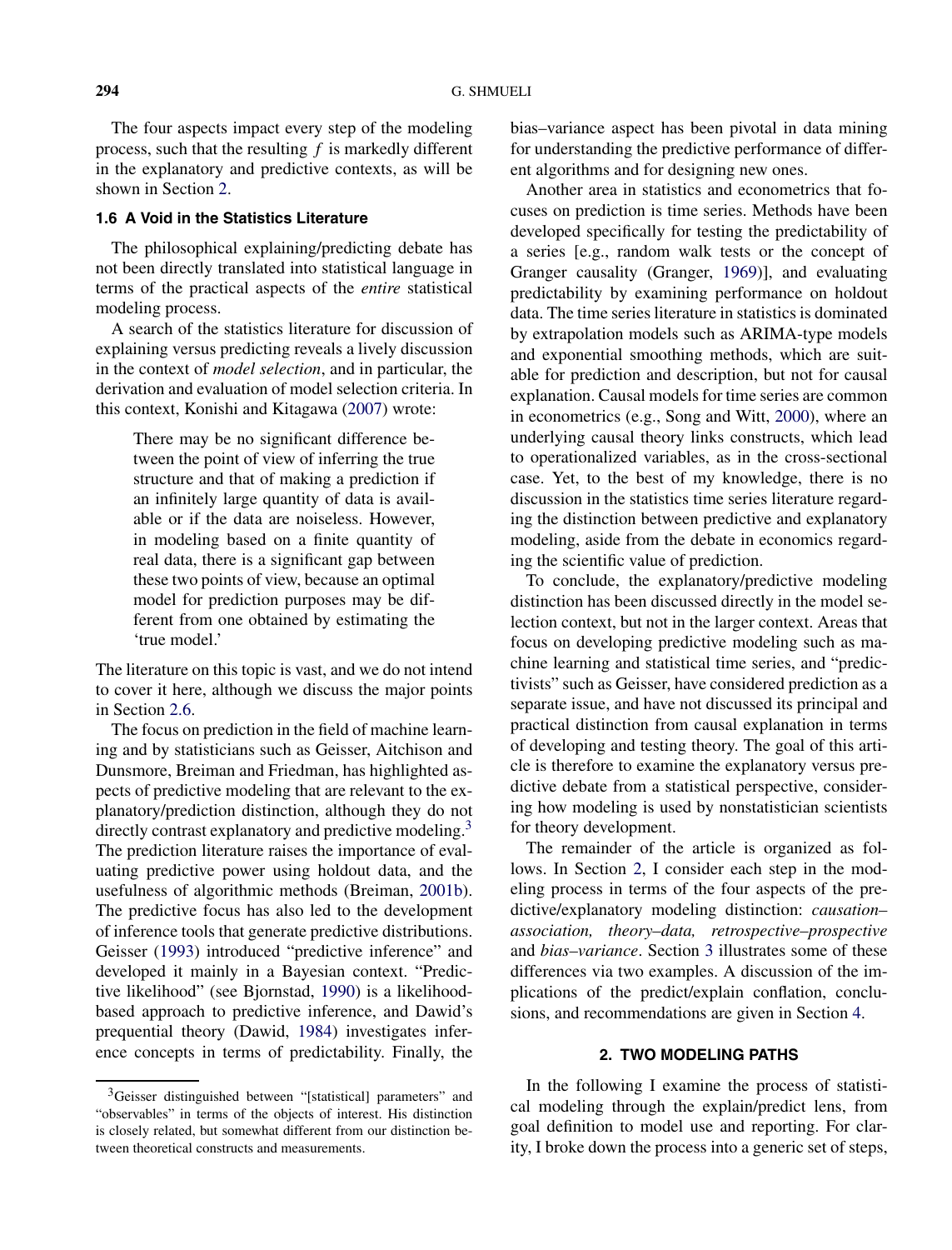<span id="page-6-0"></span>

FIG. 2. *Steps in the statistical modeling process*.

as depicted in Figure 2. In each step I point out differences in the choice of methods, criteria, data, and information to consider when the goal is predictive versus explanatory. I also briefly describe the related statistics literature. The conceptual and practical differences invariably lead to a difference between a final explanatory model and a predictive one, even though they may use the same initial data. Thus, a priori determination of the main study goal as either explanatory or predictive $4$  is essential to conducting adequate modeling. The discussion in this section assumes that the main research goal has been determined as either explanatory or predictive.

#### **2.1 Study Design and Data Collection**

Even at the early stages of study design and data collection, issues of what and how much data to collect, according to what design, and which collection instrument to use are considered differently for prediction versus explanation. Consider sample size. In explanatory modeling, where the goal is to estimate the theory-based *f* with adequate precision and to use it for inference, statistical power is the main consideration. Reducing bias also requires sufficient data for model specification testing. Beyond a certain amount of data, however, extra precision is negligible for purposes of inference. In contrast, in predictive modeling, *f* itself is often determined from the data, thereby requiring a larger sample for achieving lower bias and variance. In addition, more data are needed for creating holdout datasets (see Section [2.2\)](#page-7-0). Finally, predicting new individual observations accurately, in a prospective manner, requires more data than retrospective inference regarding population-level parameters, due to the extra uncertainty.

A second design issue is sampling scheme. For instance, in the context of hierarchical data (e.g., sampling students within schools) Afshartous and de Leeuw [\(2005\)](#page-19-0) noted, "Although there exists an extensive literature on estimation issues in multilevel models, the same cannot be said with respect to prediction."

Examining issues of sample size, sample allocation, and multilevel modeling for the purpose of "predicting a future observable *y*∗*<sup>j</sup>* in the *J* th group of a hierarchial dataset," they found that allocation for estimation versus prediction should be different: "an increase in group size *n* is often more beneficial with respect to prediction than an increase in the number of groups *J* . . . [whereas] estimation is more improved by increasing the number of groups *J* instead of the group size *n*." This relates directly to the bias–variance aspect. A related issue is the choice of *f* in relation to sampling scheme. Afshartous and de Leeuw [\(2005\)](#page-19-0) found that for their hierarchical data, a hierarchical *f* , which is more appropriate theoretically, had poorer predictive performance than a nonhierarchical *f* .

A third design consideration is the choice between experimental and observational settings. Whereas for causal explanation experimental data are greatly preferred, subject to availability and resource constraints, in prediction sometimes observational data are preferable to "overly clean" experimental data, if they better represent the realistic context of prediction in terms of the uncontrolled factors, the noise, the measured response, etc. This difference arises from the theory–data and prospective–retrospective aspects. Similarly, when choosing between primary data (data collected for the purpose of the study) and secondary data (data collected for other purposes), the classic criteria of data recency, relevance, and accuracy (Patzer, [1995\)](#page-20-0) are considered from a different angle. For example, a predictive model requires the secondary data to include the exact **X***, Y* variables to be used at the time of prediction, whereas for causal explanation different operationalizations of the constructs  $X, Y$  may be acceptable.

In terms of the data collection instrument, whereas in explanatory modeling the goal is to obtain a reliable and valid instrument such that the data obtained represent the underlying construct adequately (e.g., item response theory in psychometrics), for predictive purposes it is more important to focus on the measurement quality and its meaning in terms of the variable to be predicted.

<sup>&</sup>lt;sup>4</sup>The main study goal can also be descriptive.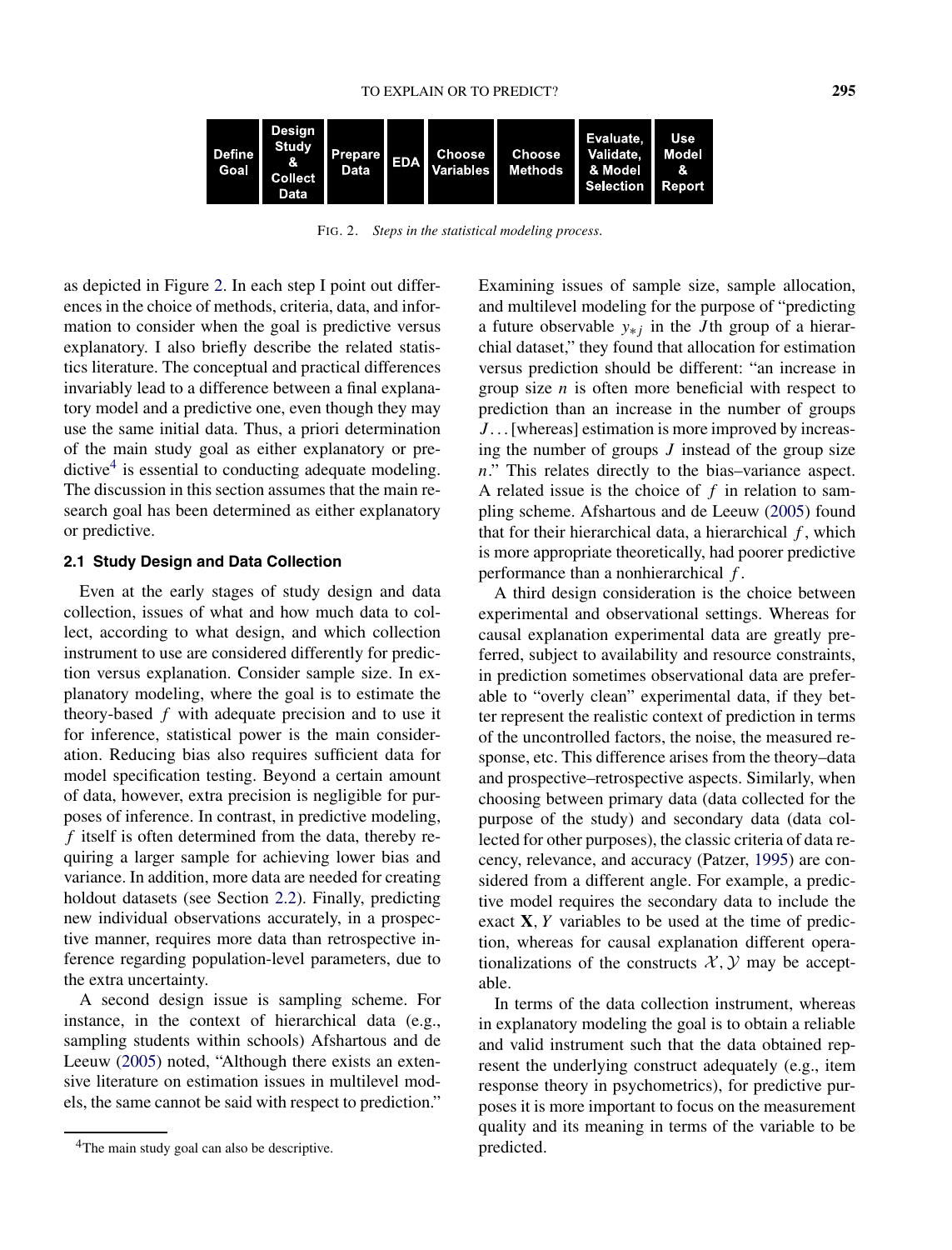<span id="page-7-0"></span>Finally, consider the field of design of experiments: two major experimental designs are factorial designs and response surface methodology (RSM) designs. The former is focused on causal explanation in terms of finding the factors that affect the response. The latter is aimed at prediction—finding the combination of predictors that optimizes *Y* . Factorial designs employ a linear *f* for interpretability, whereas RSM designs use optimization techniques and estimate a nonlinear *f* from the data, which is less interpretable but more predictively accurate.5

## **2.2 Data Preparation**

We consider two common data preparation operations: handling missing values and data partitioning.

2.2.1 *Handling missing values*. Most real datasets consist of missing values, thereby requiring one to identify the missing values, to determine the extent and type of missingness, and to choose a course of action accordingly. Although a rich literature exists on data imputation, it is monopolized by an explanatory context. In predictive modeling, the solution strongly depends on whether the missing values are in the training data and/or the data to be predicted. For example, Sarle [\(1998\)](#page-20-0) noted:

If you have only a small proportion of cases with missing data, you can simply throw out those cases for purposes of estimation; if you want to make predictions for cases with missing inputs, you don't have the option of throwing those cases out.

Sarle further listed imputation methods that are useful for explanatory purposes but not for predictive purposes and vice versa. One example is using regression models with dummy variables that indicate missingness, which is considered unsatisfactory in explanatory modeling, but can produce excellent predictions. The usefulness of creating missingness dummy variables was also shown by Ding and Simonoff [\(2010\)](#page-19-0). In particular, whereas the classic explanatory approach is based on the Missing-At-Random, Missing-Completely-At-Random or Not-Missing-At-Random classification (Little and Rubin, [2002\)](#page-20-0), Ding and Simonoff [\(2010\)](#page-19-0) showed that for predictive purposes the important distinction is whether the missingness depends on *Y* or not. They concluded:

In the context of classification trees, the relationship between the missingness and the dependent variable, rather than the standard missingness classification approach of Little and Rubin  $(2002)$ ... is the most helpful criterion to distinguish different missing data methods.

Moreover, missingness can be a blessing in a predictive context, if it is sufficiently informative of *Y* (e.g., missingness in financial statements when the goal is to predict fraudulent reporting).

Finally, a completely different approach for handling missing data for prediction, mentioned by Sarle [\(1998\)](#page-20-0) and further developed by Saar-Tsechansky and Provost [\(2007\)](#page-20-0), considers the case where to-be-predicted observations are missing some predictor information, such that the missing information can vary across different observations. The proposed solution is to estimate multiple "reduced" models, each excluding some predictors. When predicting an observation with missingness on a certain set of predictors, the model that excludes those predictors is used. This approach means that different reduced models are created for different observations. Although useful for prediction, it is clearly inappropriate for causal explanation.

2.2.2 *Data partitioning*. A popular solution for avoiding overoptimistic predictive accuracy is to evaluate performance not on the training set, that is, the data used to build the model, but rather on a holdout sample which the model "did not see." The creation of a holdout sample can be achieved in various ways, the most commonly used being a random partition of the sample into training and holdout sets. A popular alternative, especially with scarce data, is cross-validation. Other alternatives are resampling methods, such as bootstrap, which can be computationally intensive but avoid "bad partitions" and enable predictive modeling with small datasets.

Data partitioning is aimed at minimizing the combined bias and variance by sacrificing some bias in return for a reduction in sampling variance. A smaller sample is associated with higher bias when *f* is estimated from the data, which is common in predictive modeling but not in explanatory modeling. Hence, data partitioning is useful for predictive modeling but less so for explanatory modeling. With today's abundance of large datasets, where the bias sacrifice is practically small, data partitioning has become a standard preprocessing step in predictive modeling.

<sup>5</sup>I thank Douglas Montgomery for this insight.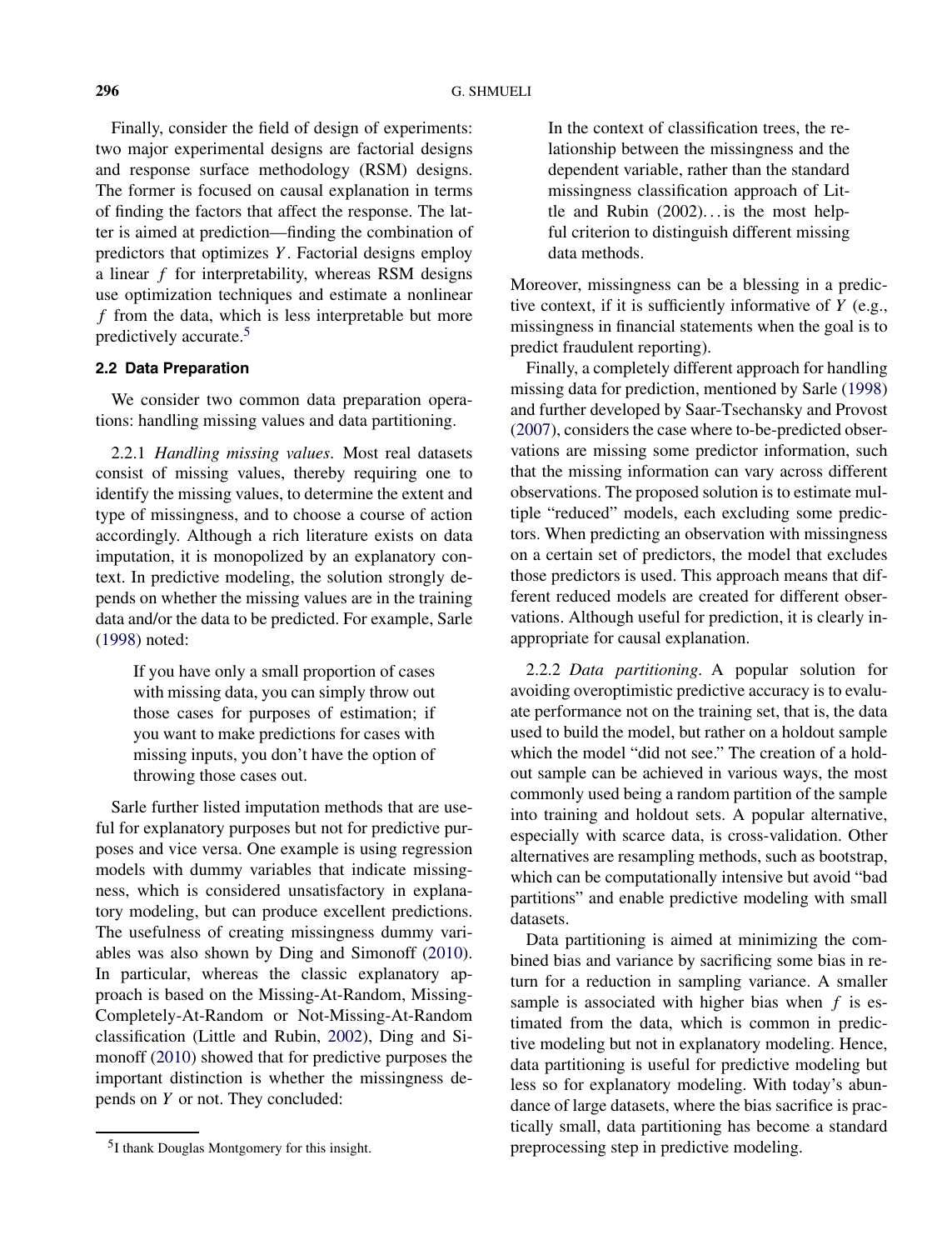In explanatory modeling, data partitioning is less common because of the reduction in statistical power. When used, it is usually done for the retrospective purpose of assessing the robustness of  $\hat{f}$ . A rarer yet important use of data partitioning in explanatory modeling is for strengthening model validity, by demonstrating some predictive power. Although one would not expect an explanatory model to be optimal in terms of predictive power, it should show some degree of accuracy (see discussion in Section [4.2\)](#page-16-0).

## **2.3 Exploratory Data Analysis**

Exploratory data analysis (EDA) is a key initial step in both explanatory and predictive modeling. It consists of summarizing the data numerically and graphically, reducing their dimension, and "preparing" for the more formal modeling step. Although the same set of tools can be used in both cases, they are used in a different fashion. In explanatory modeling, exploration is channeled toward the theoretically specified causal relationships, whereas in predictive modeling EDA is used in a more free-form fashion, supporting the purpose of capturing relationships that are perhaps unknown or at least less formally formulated.

One example is how data visualization is carried out. Fayyad, Grinstein and Wierse [\(2002,](#page-19-0) page 22) contrasted "exploratory visualization" with "confirmatory visualization":

> Visualizations can be used to explore data, to confirm a hypothesis, or to manipulate a viewer. . . In exploratory visualization the user does not necessarily know what he is looking for. This creates a dynamic scenario in which interaction is critical. . . In a confirmatory visualization, the user has a hypothesis that needs to be tested. This scenario is more stable and predictable. System parameters are often predetermined.

Hence, *interactivity*, which supports exploration across a wide and sometimes unknown terrain, is very useful for learning about measurement quality and associations that are at the core of predictive modeling, but much less so in explanatory modeling, where the data are visualized through the theoretical lens.

A second example is numerical summaries. In a predictive context, one might explore a wide range of numerical summaries for all variables of interest, whereas in an explanatory model, the numerical summaries would focus on the theoretical relationships. For example, in order to assess the role of a certain variable as a mediator, its correlation with the response variable and with other covariates is examined by generating specific correlation tables.

A third example is the use of EDA for assessing assumptions of potential models (e.g., normality or multicollinearity) and exploring possible variable transformations. Here, too, an explanatory context would be more restrictive in terms of the space explored.

Finally, dimension reduction is viewed and used differently. In predictive modeling, a reduction in the number of predictors can help reduce sampling variance. Hence, methods such as principal components analysis (PCA) or other data compression methods that are even less interpretable (e.g., singular value decomposition) are often carried out initially. They may later lead to the use of compressed variables (such as the first few components) as predictors, even if those are not easily interpretable. PCA is also used in explanatory modeling, but for a different purpose. For questionnaire data, PCA and exploratory factor analysis are used to determine the validity of the survey instrument. The resulting factors are expected to correspond to the underlying constructs. In fact, the rotation step in factor analysis is specifically aimed at making the factors more interpretable. Similarly, correlations are used for assessing the reliability of the survey instrument.

#### **2.4 Choice of Variables**

The criteria for choosing variables differ markedly in explanatory versus predictive contexts.

In explanatory modeling, where variables are seen as operationalized constructs, variable choice is based on the role of the construct in the theoretical causal structure and on the operationalization itself. A broad terminology related to different variable roles exists in various fields: in the social sciences—*antecedent, consequent, mediator* and *moderator*<sup>6</sup> variables; in pharmacology and medical sciences—*treatment* and *control* variables; and in epidemiology—*exposure* and *confounding* variables. Carte and Craig [\(2003\)](#page-19-0) mentioned that explaining moderating effects has become an important scientific endeavor in the field of Management Information Systems. Another important term common in economics is *endogeneity* or "reverse causation," which results in biased parameter estimates. Endogeneity can occur due to different reasons. One

<sup>&</sup>lt;sup>6</sup> A moderator variable is one that influences the strength of a relationship between two other variables, and a mediator variable is one that explains the relationship between the two other variables" (from <http://psych.wisc.edu/henriques/mediator.html>).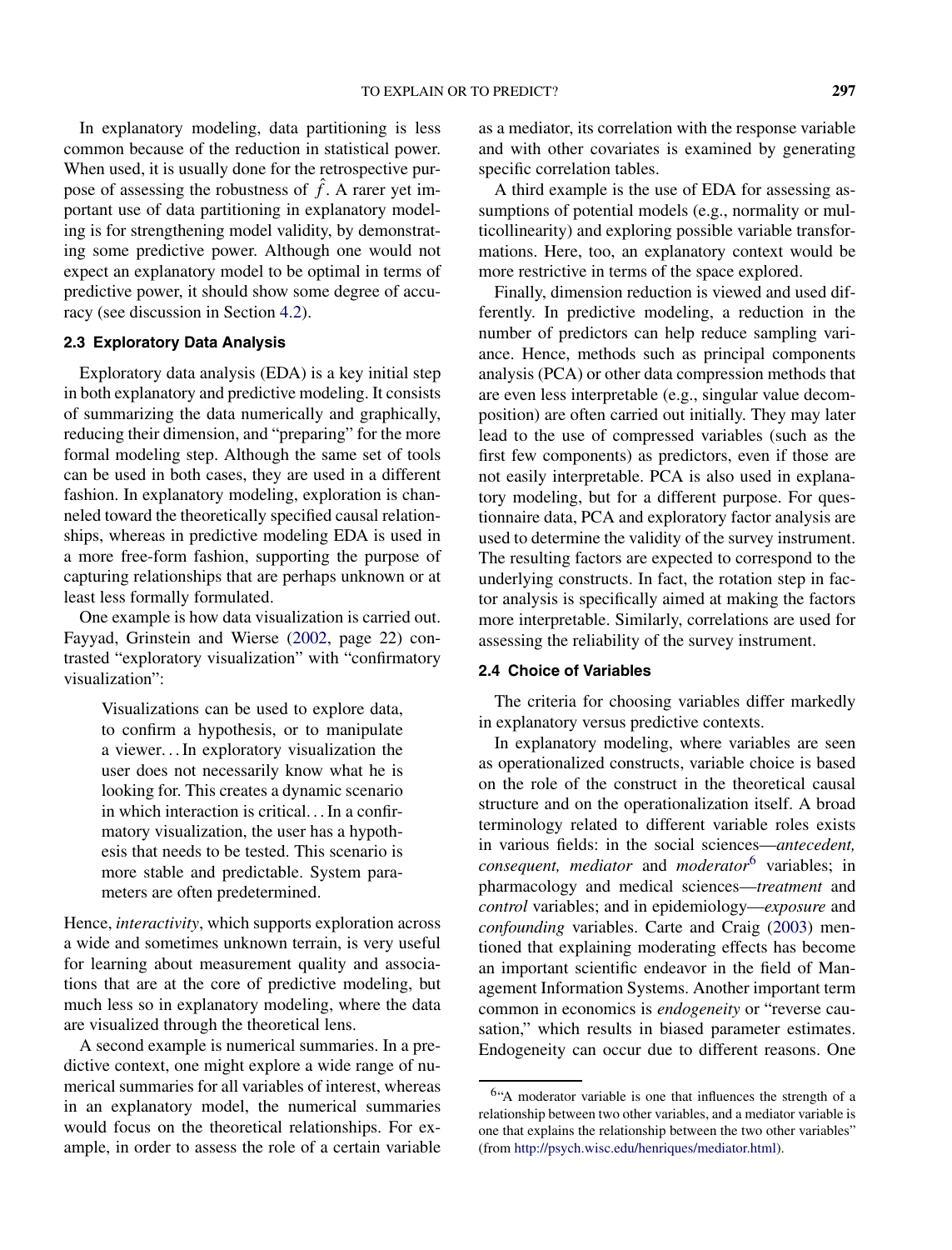reason is incorrectly omitting an input variable, say *Z*, from *f* when the causal construct  $Z$  is assumed to cause  $X$  and  $Y$ . In a regression model of  $Y$  on  $X$ , the omission of *Z* results in *X* being correlated with the error term. Winkelmann [\(2008\)](#page-21-0) gave the example of a hypothesis that health insurance  $(X)$  affects the demand for health services  $\mathcal Y$ . The operationalized variables are "health insurance status" (*X*) and "number of doctor consultations" (*Y* ). Omitting an input measurement *Z* for "true health status"  $(Z)$  from the regression model *f* causes endogeneity because *X* can be determined by *Y* (i.e., reverse causation), which manifests as *X* being correlated with the error term in *f* . Endogeneity can arise due to other reasons such as measurement error in *X*. Because of the focus in explanatory modeling on causality and on bias, there is a vast literature on detecting endogeneity and on solutions such as constructing instrumental variables and using models such as twostage-least-squares (2SLS). Another related term is *simultaneous causality*, which gives rise to special models such as Seemingly Unrelated Regression (SUR) (Zellner, [1962\)](#page-21-0). In terms of chronology, a causal explanatory model can include only "control" variables that take place before the causal variable (Gelman et al., [2003\)](#page-19-0). And finally, for reasons of model identifiability (i.e., given the statistical model, each causal effect can be identified), one is required to include main effects in a model that contains an interaction term between those effects. We note this practice because it is not necessary or useful in the predictive context, due to the acceptability of uninterpretable models and the potential reduction in sampling variance when dropping predictors (see, e.g., the [Appendix\)](#page-18-0).

In predictive modeling, the focus on association rather than causation, the lack of  $F$ , and the prospective context, mean that there is no need to delve into the exact role of each variable in terms of an underlying causal structure. Instead, criteria for choosing predictors are quality of the association between the predictors and the response, data quality, and availability of the predictors at the time of prediction, known as ex-ante availability. In terms of ex-ante availability, whereas chronological precedence of *X* to *Y* is necessary in causal models, in predictive models not only must *X* precede *Y* , but *X* must be available at the time of prediction. For instance, explaining wine quality retrospectively would dictate including barrel characteristics as a causal factor. The inclusion of barrel characteristics in a predictive model of future wine quality would be impossible if at the time of prediction the grapes are still on the vine. See the eBay example in Section [3.2](#page-13-0) for another example.

#### **2.5 Choice of Methods**

Considering the four aspects of causation–association, theory–data, retrospective–prospective and bias– variance leads to different choices of plausible methods, with a much larger array of methods useful for prediction. Explanatory modeling requires interpretable statistical models *f* that are easily linked to the underlying theoretical model  $F$ . Hence the popularity of statistical models, and especially regression-type methods, in many disciplines. Algorithmic methods such as neural networks or *k*-nearest-neighbors, and uninterpretable nonparametric models, are considered illsuited for explanatory modeling.

In predictive modeling, where the top priority is generating accurate predictions of new observations and *f* is often unknown, the range of plausible methods includes not only statistical models (interpretable and uninterpretable) but also data mining algorithms. A neural network algorithm might not shed light on an underlying causal mechanism  $F$  or even on  $f$ , but it can capture complicated associations, thereby leading to accurate predictions. Although model transparency might be important in some cases, it is of secondary importance: "Using complex predictors may be unpleasant, but the soundest path is to go for predictive accuracy first, then try to understand why" (Breiman, [2001b\)](#page-19-0).

Breiman [\(2001b\)](#page-19-0) accused the statistical community of ignoring algorithmic modeling:

There are two cultures in the use of statistical modeling to reach conclusions from data. One assumes that the data are generated by a given stochastic data model. The other uses algorithmic models and treats the data mechanism as unknown. The statistical community has been committed to the almost exclusive use of data models.

From the explanatory/predictive view, algorithmic modeling is indeed very suitable for predictive (and descriptive) modeling, but not for explanatory modeling.

Some methods are not suitable for prediction from the retrospective–prospective aspect, especially in time series forecasting. Models with coincident indicators, which are measured simultaneously, are such a class. An example is the model  $Airfare_t = f(OilPrice_t)$ , which might be useful for explaining the effect of oil price on airfare based on a causal theory, but not for predicting future airfare because the oil price at the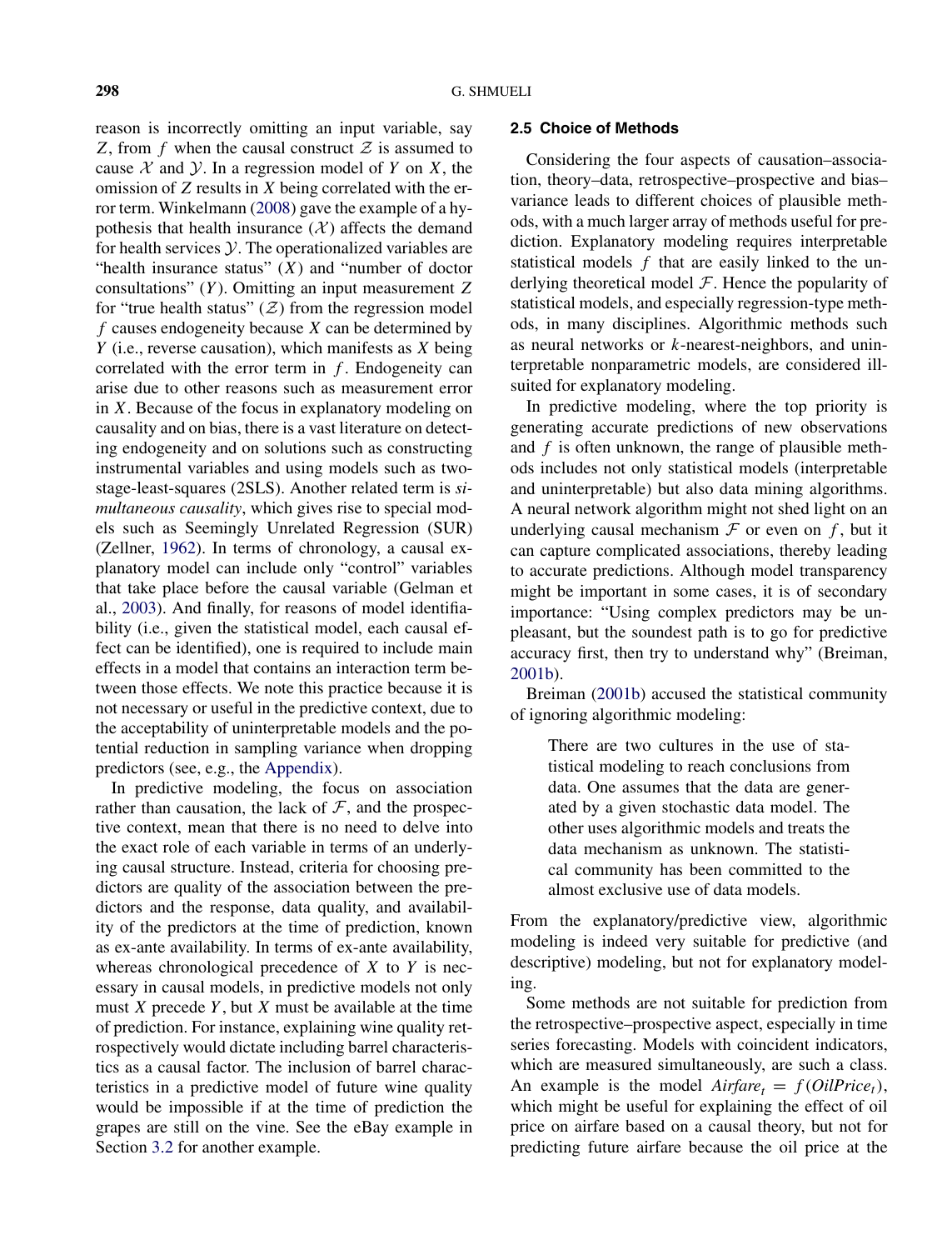<span id="page-10-0"></span>time of prediction is unknown. For prediction, alternative models must be considered, such as using a lagged *OilPrice* variable, or creating a separate model for forecasting oil prices and plugging its forecast into the airfare model. Another example is the centered moving average, which requires the availability of data during a time window before and after a period of interest, and is therefore not useful for prediction.

Lastly, the bias–variance aspect raises two classes of methods that are very useful for prediction, but not for explanation. The first is shrinkage methods such as ridge regression, principal components regression, and partial least squares regression, which "shrink" predictor coefficients or even eliminate them, thereby introducing bias into  $f$ , for the purpose of reducing estimation variance. The second class of methods, which "have been called the most influential development in Data Mining and Machine Learning in the past decade" (Seni and Elder, [2010,](#page-20-0) page vi), are ensemble methods such as bagging (Breiman, [1996\)](#page-19-0), random forests (Breiman, [2001a\)](#page-19-0), boosting<sup>7</sup> (Schapire, [1999\)](#page-20-0), variations of those methods, and Bayesian alternatives (e.g., Brown, Vannucci and Fearn, [2002\)](#page-19-0). Ensembles combine multiple models to produce more precise predictions by averaging predictions from different models, and have proven useful in numerous applications (see the Netflix Prize example in Section [3.1\)](#page-12-0).

## **2.6 Validation, Model Evaluation and Model Selection**

Choosing the final model among a set of models, validating it, and evaluating its performance, differ markedly in explanatory and predictive modeling. Although the process is iterative, I separate it into three components for ease of exposition.

2.6.1 *Validation*. In explanatory modeling, validation consists of two parts: *model validation* validates that  $f$  adequately represents  $F$ , and *model fit* validates that  $\hat{f}$  fits the data  $\{X, Y\}$ . In contrast, validation in predictive modeling is focused on *generalization*, which is the ability of  $\hat{f}$  to predict new data  $\{X_{\text{new}}, Y_{\text{new}}\}.$ 

Methods used in explanatory modeling for model validation include model specification tests such as the popular Hausman specification test in econometrics (Hausman, [1978\)](#page-20-0), and construct validation techniques such as reliability and validity measures of survey

questions and factor analysis. Inference for individual coefficients is also used for detecting over- or underspecification. Validating model fit involves goodnessof-fit tests (e.g., normality tests) and model diagnostics such as residual analysis. Although indications of lack of fit might lead researchers to modify *f* , modifications are made carefully in light of the relationship with  $\mathcal F$ and the constructs  $X, Y$ .

In predictive modeling, the biggest danger to generalization is overfitting the training data. Hence validation consists of evaluating the degree of overfitting, by comparing the performance of  $\hat{f}$  on the training and holdout sets. If performance is significantly better on the training set, overfitting is implied.

Not only is the large context of validation markedly different in explanatory and predictive modeling, but so are the details. For example, checking for multicollinearity is a standard operation in assessing model fit. This practice is relevant in explanatory modeling, where multicollinearity can lead to inflated standard errors, which interferes with inference. Therefore, a vast literature exists on strategies for identifying and reducing multicollinearity, variable selection being one strategy. In contrast, for predictive purposes "multicollinearity is not quite as damning" (Vaughan and Berry, [2005\)](#page-21-0). Makridakis, Wheelwright and Hyndman [\(1998,](#page-20-0) page 288) distinguished between the role of multicollinearity in explaining versus its role in predicting:

Multicollinearity is not a problem unless either (i) the individual regression coefficients are of interest, or (ii) attempts are made to isolate the contribution of one explanatory variable to Y, *without* the influence of the other explanatory variables. Multicollinearity will not affect the ability of the model to predict.

Another example is the detection of influential observations. While classic methods are aimed at detecting observations that are influential in terms of model estimation, Johnson and Geisser [\(1983\)](#page-20-0) proposed a method for detecting influential observations in terms of their effect on the predictive distribution.

2.6.2 *Model evaluation*. Consider two performance aspects of a model: explanatory power and predictive power. The top priority in terms of model performance in explanatory modeling is assessing *explanatory power*, which measures the *strength of relationship* indicated by  $\hat{f}$ . Researchers report  $R^2$ -type values

<sup>7</sup>Although boosting algorithms were developed as ensemble methods, "[they can] be seen as an interesting regularization scheme for estimating a model" (Bohlmann and Hothorn, [2007\)](#page-19-0).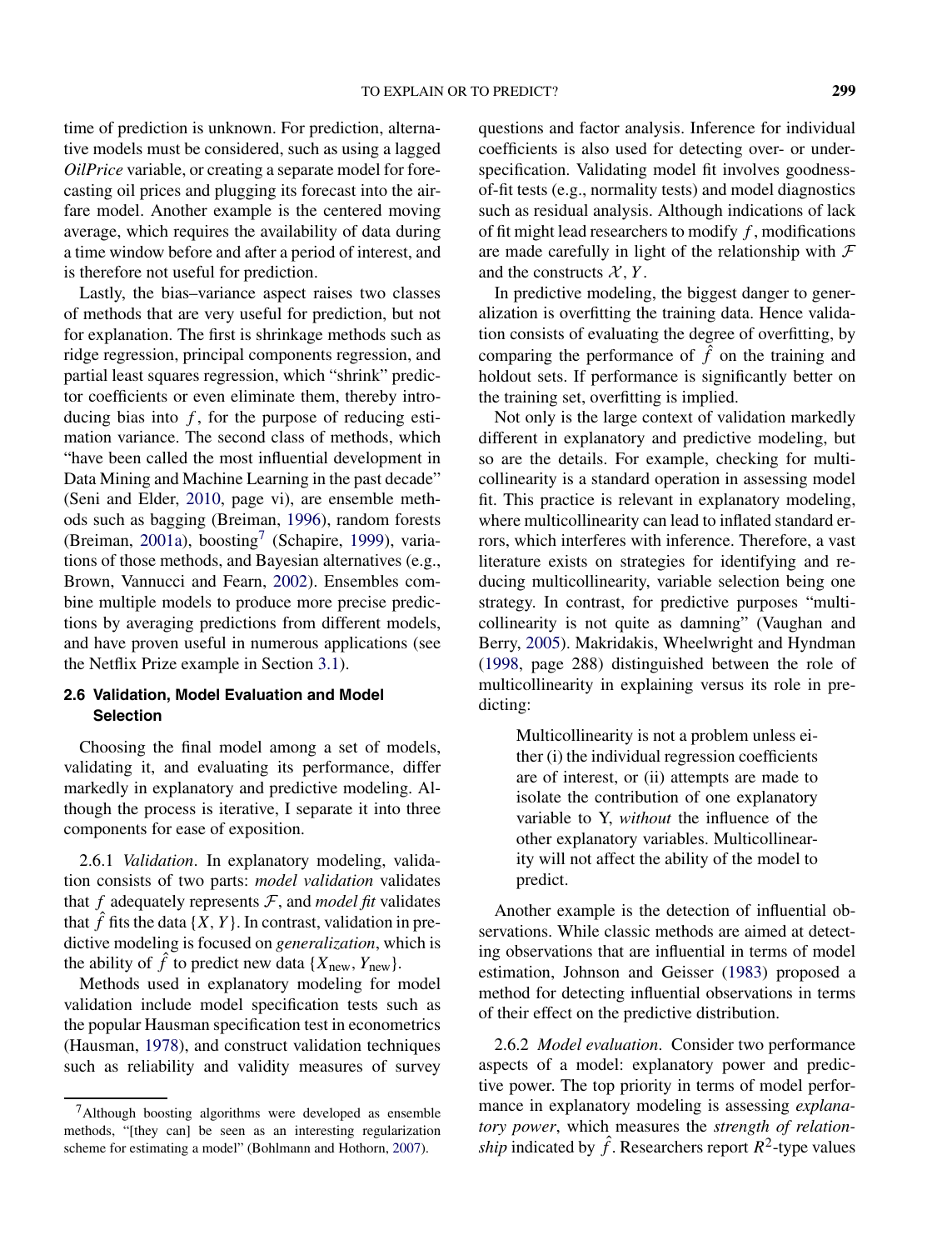and statistical significance of overall *F*-type statistics to indicate the level of explanatory power.

In contrast, in predictive modeling, the focus is on *predictive accuracy* or *predictive power*, which refer to the performance of  $\hat{f}$  on new data. Measures of predictive power are typically out-of-sample metrics or their in-sample approximations, which depend on the type of required prediction. For example, predictions of a binary *Y* could be binary classifications ( $\hat{Y} = 0, 1$ ), predicted probabilities of a certain class  $[\hat{P}(Y = 1)]$ , or rankings of those probabilities. The latter are common in marketing and personnel psychology. These three different types of predictions would warrant different performance metrics. For example, a model can perform poorly in producing binary classifications but adequately in producing rankings. Moreover, in the context of asymmetric costs, where costs are heftier for some types of prediction errors than others, alternative performance metrics are used, such as the "average cost per predicted observation."

A common misconception in various scientific fields is that predictive power can be inferred from explanatory power. However, the two are different and should be assessed separately. While predictive power can be assessed for both explanatory and predictive models, explanatory power is not typically possible to assess for predictive models because of the lack of  $\mathcal F$  and an underlying causal structure. Measures such as *R*<sup>2</sup> and *F* would indicate the level of association, but not causation.

Predictive power is assessed using metrics computed from a holdout set or using cross-validation (Stone, [1974;](#page-21-0) Geisser, [1975\)](#page-19-0). Thus, a major difference between explanatory and predictive performance metrics is *the data from which they are computed*. In general, measures computed from the data to which the model was fitted tend to be overoptimistic in terms of predictive accuracy: "Testing the procedure on the data that gave it birth is almost certain to overestimate performance" (Mosteller and Tukey, [1977\)](#page-20-0). Thus, the holdout set serves as a more realistic context for evaluating predictive power.

2.6.3 *Model selection*. Once a set of models *f*1*, f*2*, ...* has been estimated and validated, model selection pertains to choosing among them. Two main differentiating aspects are the data–theory and bias–variance considerations. In explanatory modeling, the models are compared in terms of explanatory power, and hence the popularity of nested models, which are easily compared. Stepwise-type methods, which use overall *F*

statistics to include and/or exclude variables, might appear suitable for achieving high explanatory power. However, optimizing explanatory power in this fashion conceptually contradicts the validation step, where variable inclusion/exclusion and the structure of the statistical model are carefully designed to represent the theoretical model. Hence, proper explanatory model selection is performed in a constrained manner. In the words of Jaccard [\(2001\)](#page-20-0):

Trimming potentially theoretically meaningful variables is not advisable unless one is quite certain that the coefficient for the variable is near zero, that the variable is inconsequential, and that trimming will not introduce misspecification error.

A researcher might choose to retain a causal covariate which has a strong theoretical justification *even if is statistically insignificant*. For example, in medical research, a covariate that denotes whether a person smokes or not is often present in models for health conditions, whether it is statistically significant or not.<sup>8</sup> In contrast to explanatory power, statistical significance plays a minor or no role in assessing predictive performance. In fact, it is sometimes the case that removing inputs with small coefficients, *even if they are statistically significant*, results in improved prediction accuracy (Greenberg and Parks, [1997;](#page-20-0) Wu, Harris and McAuley, [2007,](#page-21-0) and see the [Appendix\)](#page-18-0). Stepwise-type algorithms are very useful in predictive modeling as long as the selection criteria rely on predictive power rather than explanatory power.

As mentioned in Section [1.6,](#page-5-0) the statistics literature on model selection includes a rich discussion on the difference between finding the "true" model and finding the best predictive model, and on criteria for explanatory model selection versus predictive model selection. A popular predictive metric is the in-sample Akaike Information Criterion (AIC). Akaike derived the AIC from a predictive viewpoint, where the model is not intended to accurately infer the "true distribution," but rather to predict future data as accurately as possible (see, e.g., Berk, [2008;](#page-19-0) Konishi and Kitagawa, [2007\)](#page-20-0). Some researchers distinguish between AIC and the Bayesian information criterion (BIC) on this ground. Sober [\(2002\)](#page-20-0) concluded that AIC measures predictive accuracy while BIC measures goodness of fit:

<sup>&</sup>lt;sup>8</sup>I thank Ayala Cohen for this example.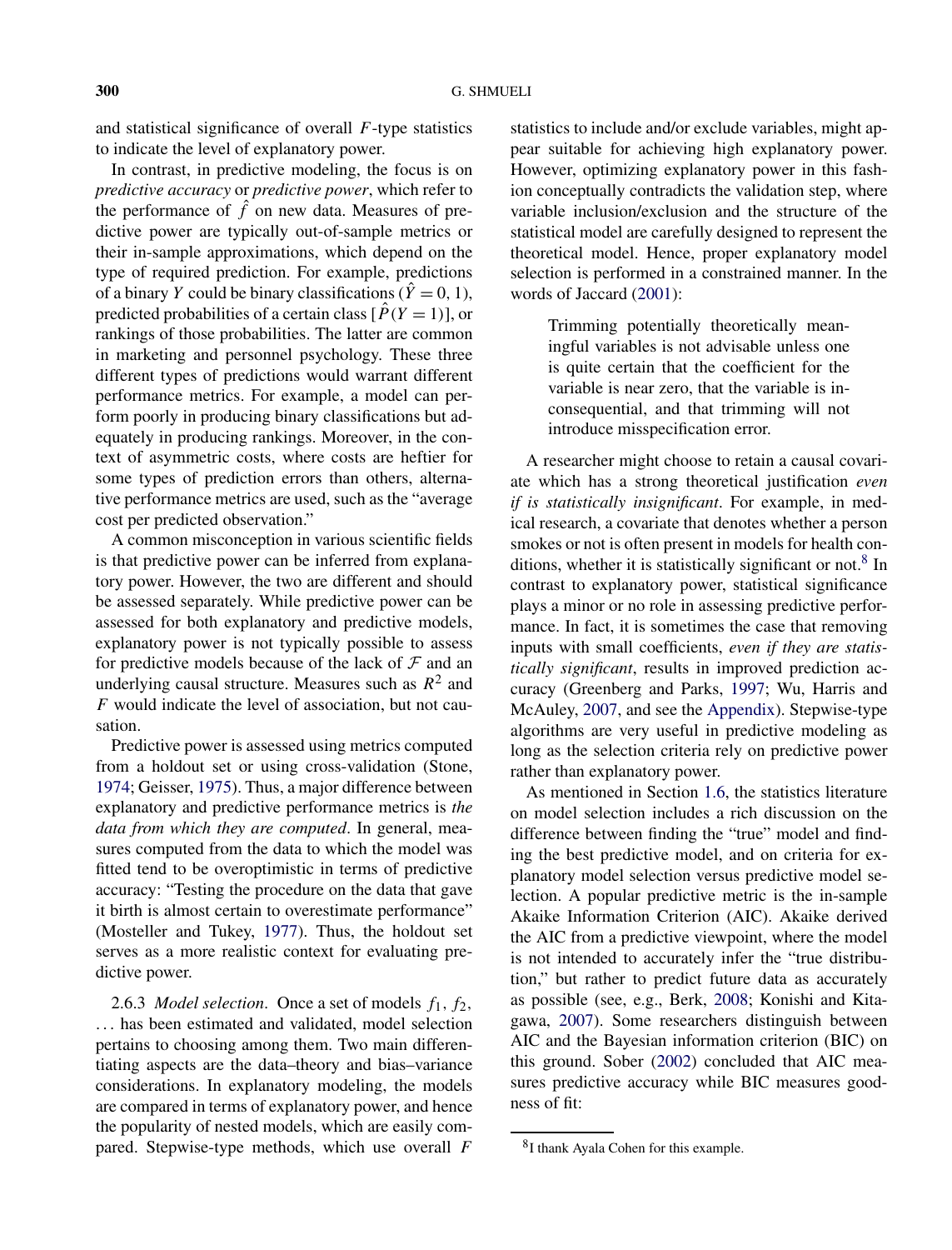<span id="page-12-0"></span>In a sense, the AIC and the BIC provide estimates of different things; yet, they almost always are thought to be in competition. If the question of which estimator is better is to make sense, we must decide whether the average likelihood of a family [=BIC] or its predictive accuracy  $[=AIC]$  is what we want to estimate.

Similarly, Dowe, Gardner and Oppy [\(2007\)](#page-19-0) contrasted the two Bayesian model selection criteria Minimum Message Length (MML) and Minimum Expected Kullback–Leibler Distance (MEKLD). They concluded,

> If you want to maximise predictive accuracy, you should minimise the expected KL distance (MEKLD); if you want the best inference, you should use MML.

Kadane and Lazar [\(2004\)](#page-20-0) examined a variety of model selection criteria from a Bayesian decision–theoretic point of view, comparing prediction with explanation goals.

Even when using predictive metrics, the fashion in which they are used within a model selection process can deteriorate their adequacy, yielding overoptimistic predictive performance. Berk [\(2008\)](#page-19-0) described the case where

> statistical learning procedures are often applied several times to the data with one or more tuning parameters varied. The AIC may be computed for each. But each AIC is ignorant about the information obtained from prior fitting attempts and how many degrees of freedom were expended in the process. Matters are even more complicated if some of the variables are transformed or recoded. . . Some unjustified optimism remains.

## **2.7 Model Use and Reporting**

Given all the differences that arise in the modeling process, the resulting predictive model would obviously be very different from a resulting explanatory model in terms of the data used  $({X, Y})$ , the estimated model  $\hat{f}$ , and explanatory power and predictive power. The use of  $\hat{f}$  would also greatly differ.

As illustrated in Section [1.1,](#page-1-0) explanatory models in the context of scientific research are used to derive "statistical conclusions" using inference, which in turn are translated into scientific conclusions regarding  $F, X, Y$  and the causal hypotheses. With a focus on theory, causality, bias and retrospective analysis, explanatory studies are aimed at testing or comparing existing causal theories. Accordingly the statistical section of explanatory scientific papers is dominated by statistical inference.

In predictive modeling  $\hat{f}$  is used to generate predictions for new data. We note that generating predictions from  $\hat{f}$  can range in the level of difficulty, depending on the complexity of  $\hat{f}$  and on the type of prediction generated. For example, generating a complete predictive distribution is easier using a Bayesian approach than the predictive likelihood approach.

In practical applications, the predictions might be the final goal. However, the focus here is on predictive modeling for supporting scientific research, as was discussed in Section [1.2.](#page-2-0) Scientific predictive studies and articles therefore emphasize data, association, bias– variance considerations, and prospective aspects of the study. Conclusions pertain to theory-building aspects such as new hypothesis generation, practical relevance, and predictability level. Whereas explanatory articles focus on theoretical constructs and unobservable parameters and their statistical section is dominated by inference, predictive articles concentrate on the observable level, with predictive power and its comparison across models being the core.

#### **3. TWO EXAMPLES**

Two examples are used to broadly illustrate the differences that arise in predictive and explanatory studies. In the first I consider a predictive goal and discuss what would be involved in "converting" it to an explanatory study. In the second example I consider an explanatory study and what would be different in a predictive context. See the work of Shmueli and Koppius [\(2010\)](#page-20-0) for a detailed example "converting" the explanatory study of Gefen, Karahanna and Straub [\(2003\)](#page-19-0) from Section [1](#page-0-0) into a predictive one.

## **3.1 Netflix Prize**

Netflix is the largest online DVD rental service in the United States. In an effort to improve their movie recommendation system, in 2006 Netflix announced a contest [\(http://netflixprize.com\)](http://netflixprize.com), making public a huge dataset of user movie ratings. Each observation consisted of a user ID, a movie title, and the rating that the user gave this movie. The task was to accurately predict the ratings of movie-user pairs for a test set such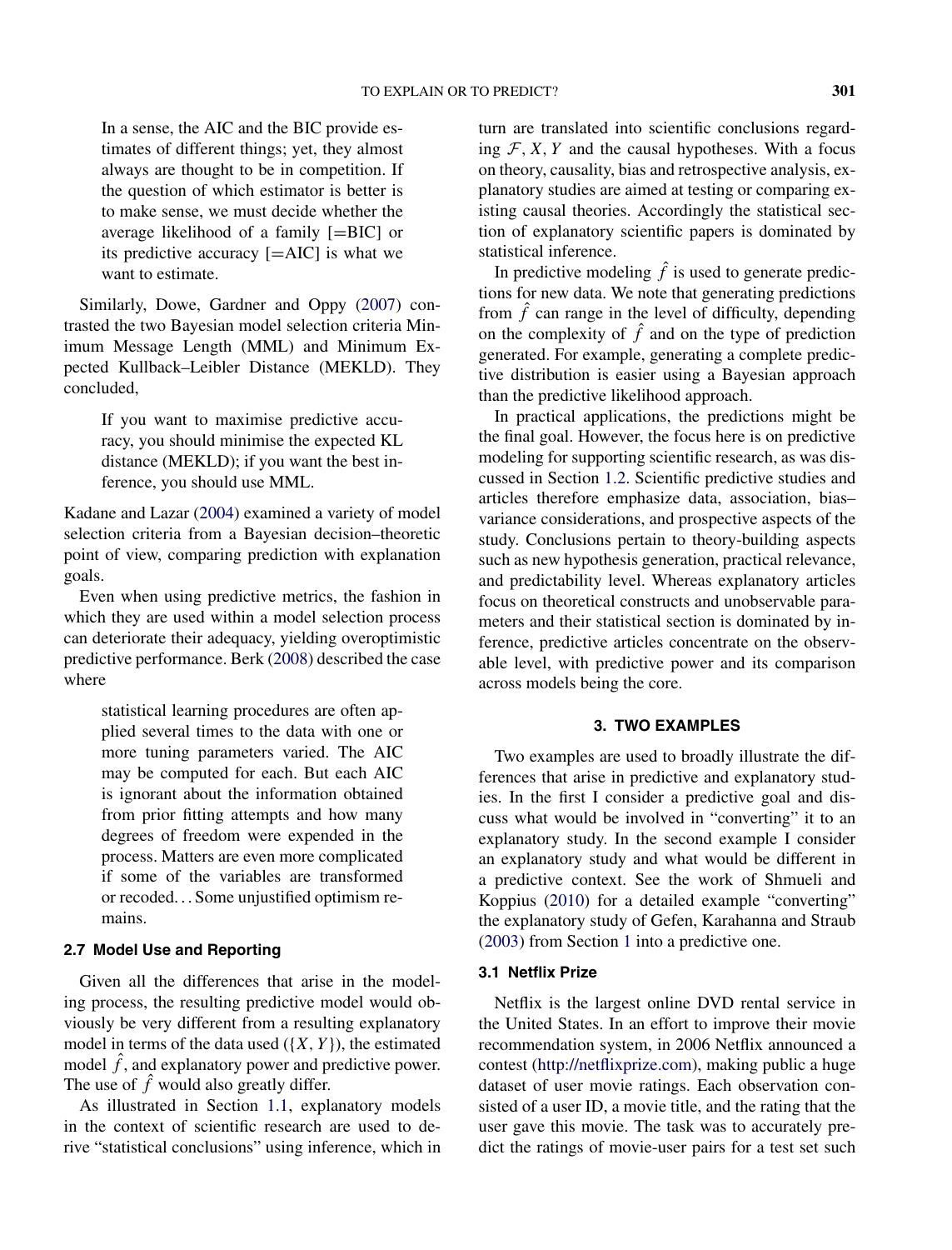<span id="page-13-0"></span>that the predictive accuracy improved upon Netflix's recommendation engine by at least 10%. The grand prize was set at \$ 1,000,000. The 2009 winner was a composite of three teams, one of them from the AT&T research lab (see Bell, Koren and Volinsky, [2010\)](#page-19-0). In their 2008 report, the AT&T team, who also won the 2007 and 2008 progress prizes, described their modeling approach (Bell, Koren and Volinsky, [2008\)](#page-19-0).

Let me point out several operations and choices described by Bell, Koren and Volinsky [\(2008\)](#page-19-0) that highlight the distinctive predictive context. Starting with sample size, the very large sample released by Netflix was aimed at allowing the estimation of *f* from the data, reflecting the absence of a strong theory. In the data preparation step, with relation to missingness that is predictively informative, the team found that "the information on which movies each user chose to rate, regardless of specific rating value" turned out to be useful. At the data exploration and reduction step, many teams including the winners found that the noninterpretable Singular Value Decomposition (SVD) data reduction method was key in producing accurate predictions: "It seems that models based on matrixfactorization were found to be most accurate." As for choice of variables, supplementing the Netflix data with information about the movie (such as actors, director) actually decreased accuracy: "We should mention that not all data features were found to be useful. For example, we tried to benefit from an extensive set of attributes describing each of the movies in the dataset. Those attributes certainly carry a significant signal and can explain some of the user behavior. However, we concluded that they could not help at all for improving the accuracy of well tuned collaborative filtering models." In terms of choice of methods, their solution was an ensemble of methods that included nearest-neighbor algorithms, regression models, and shrinkage methods. In particular, they found that "using increasingly complex models is only one way of improving accuracy. An apparently easier way to achieve better accuracy is by blending multiple simpler models." And indeed, more accurate predictions were achieved by collaborations between competing teams who combined predictions from their individual models, such as the winners' combined team. All these choices and discoveries are very relevant for prediction, but not for causal explanation. Although the Netflix contest is not aimed at scientific advancement, there is clearly scientific value in the predictive models developed. They tell us about the level of predictability of online user ratings of movies, and the implicated

usefulness of the rating scale employed by Netflix. The research also highlights the importance of knowing which movies a user does not rate. And importantly, it sets the stage for explanatory research.

Let us consider a hypothetical goal of *explaining* movie preferences. After stating causal hypotheses, we would define constructs that link user behavior and movie features  $X$  to user preference  $Y$ , with a careful choice of  $F$ . An operationalization step would link the constructs to measurable data, and the role of each variable in the causality structure would be defined. Even if using the Netflix dataset, supplemental covariates that capture movie features and user characteristics would be absolutely necessary. In other words, the data collected and the variables included in the model would be different from the predictive context. As to methods and models, data compression methods such as SVD, heuristic-based predictive algorithms which learn *f* from the data, and the combination of multiple models would be considered inappropriate, as they lack interpretability with respect to  $\mathcal F$  and the hypotheses. The choice of *f* would be restricted to statistical models that can be used for inference, and would directly model issues such as the dependence between records for the same customer and for the same movie. Finally, the model would be validated and evaluated in terms of its explanatory power, and used to conclude about the strength of the causal relationship between various user and movie characteristics and movie preferences. Hence, the explanatory context leads to a completely different modeling path and final result than the predictive context.

It is interesting to note that most competing teams had a background in computer science rather than statistics. Yet, the winning team combines the two disciplines. Statisticians who see the uniqueness and importance of predictive modeling alongside explanatory modeling have the capability of contributing to scientific advancement as well as achieving meaningful practical results (and large monetary awards).

#### **3.2 Online Auction Research**

The following example highlights the differences between explanatory and predictive research in online auctions. The predictive approach also illustrates the utility in creating new theory in an area dominated by explanatory modeling.

Online auctions have become a major player in providing electronic commerce services. eBay [\(www.](http://www.eBay.com) [eBay.com\)](http://www.eBay.com), the largest consumer-to-consumer auction website, enables a global community of buyers and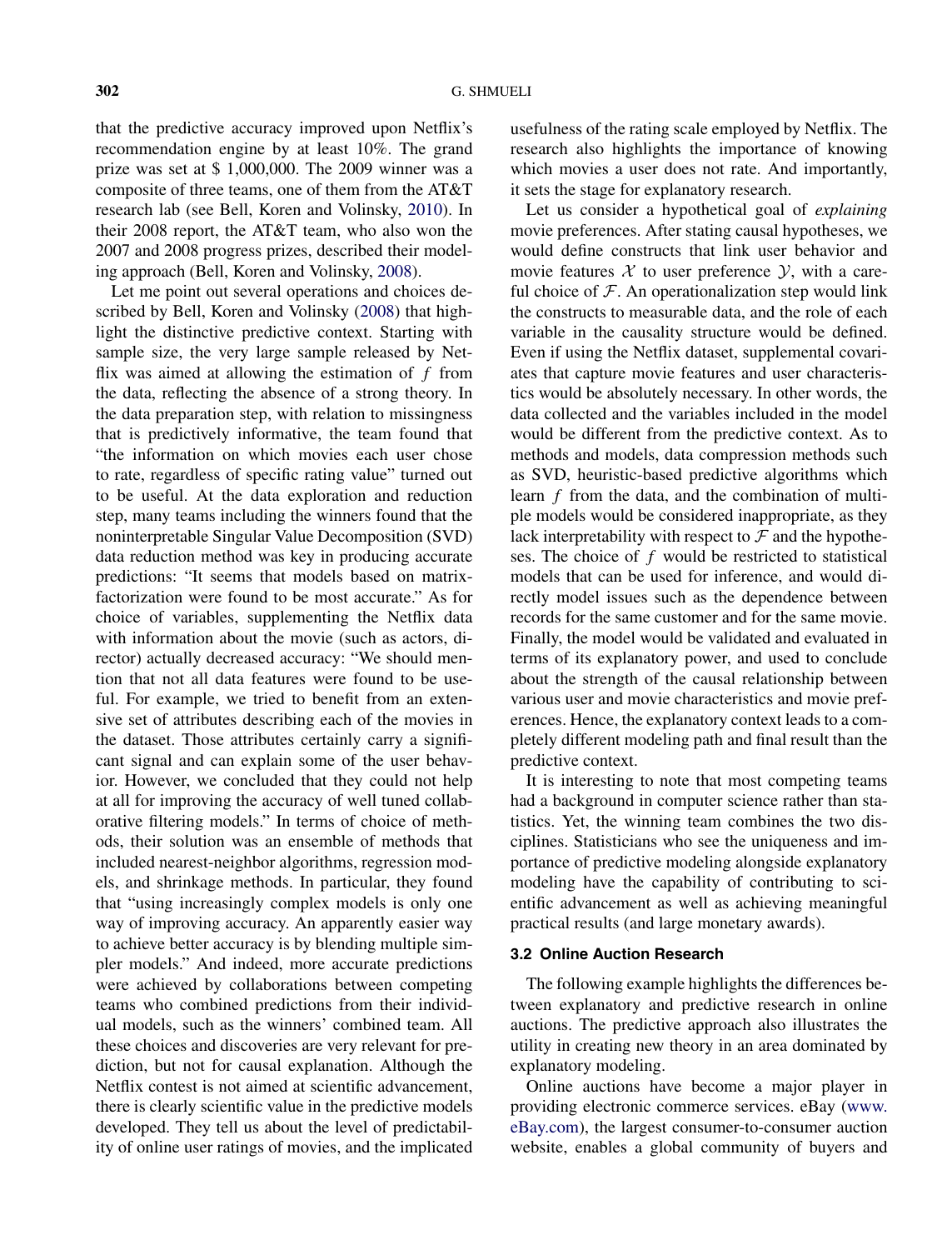sellers to easily interact and trade. Empirical research of online auctions has grown dramatically in recent years. Studies using publicly available bid data from websites such as eBay have found many divergences of bidding behavior and auction outcomes compared to ordinary offline auctions and classical auction theory. For instance, according to classical auction theory (e.g., Krishna, [2002\)](#page-20-0), the final price of an auction is determined by a priori information about the number of bidders, their valuation, and the auction format. However, final price determination in online auctions is quite different. Online auctions differ from offline auctions in various ways such as longer duration, anonymity of bidders and sellers, and low barriers of entry. These and other factors lead to new bidding behaviors that are not explained by auction theory. Another important difference is that the total number of bidders in most online auctions is unknown until the auction closes.

Empirical research in online auctions has concentrated in the fields of economics, information systems and marketing. Explanatory modeling has been employed to learn about different aspects of bidder behavior in auctions. A survey of empirical explanatory research on auctions was given by Bajari and Hortacsu [\(2004\)](#page-19-0). A typical explanatory study relies on game theory to construct  $F$ , which can be done in different ways. One approach is to construct a "structural model," which is a mathematical model linking the various constructs. The major construct is "bidder valuation," which is the amount a bidder is willing to pay, and is typically operationalized using his observed placed bids. The structural model and operationalized constructs are then translated into a regression-type model [see, e.g., Sections 5 and 6 in Bajari and Hortacsu [\(2003\)](#page-19-0)]. To illustrate the use of a statistical model in explanatory auction research, consider the study by Lucking-Reiley et al. [\(2007\)](#page-20-0) who used a dataset of 461 eBay coin auctions to determine the factors affecting the final auction price. They estimated a set of linear regression models where  $Y = \log(P$ *rice*) and *X* included auction characteristics (the opening bid, the auction duration, and whether a secret reserve price was used), seller characteristics (the number of positive and negative ratings), and a control variable (book value of the coin). One of their four reported models was of the form

 $\log(Price) = \beta_0 + \beta_1 \log(BookValue)$ + *β*<sup>2</sup> log*(MinBid)* + *β*3*Reserve* + *β*4*NumDays* + *β*5*PosRating*  $+ \beta_6$ *NegRating* +  $\varepsilon$ .

The other three models, or "model specifications," included a modified set of predictors, with some interaction terms and an alternate auction duration measurement. The authors used a censored-Normal regression for model estimation, because some auctions did not receive any bids and therefore the price was truncated at the minimum bid. Typical explanatory aspects of the modeling are:

- **Choice of variables:** Several issues arise from the causal-theoretical context. First is the exclusion of the number of bidders (or bids) as a determinant due to endogeneity considerations, where although it is likely to affect the final price, "it is endogenously determined by the bidders' choices." To verify endogeneity the authors report fitting a separate regression of  $Y =$  *Number of bids* on all the determinants. Second, the authors discuss operationalization challenges that might result in bias due to omitted variables. In particular, the authors discuss the construct of "auction attractiveness"  $(X)$  and their inability to judge measures such as photos and verbal descriptions to operationalize attractiveness.
- **Model validation:** The four model specifications are used for testing the robustness of the hypothesized effect of the construct "auction length" across different operationalized variables such as the continuous number of days and a categorical alternative.
- **Model evaluation:** For each model, its in-sample *R*<sup>2</sup> is used for determining explanatory power.
- **Model selection:** The authors report the four fitted regression models, including both significant and insignificant coefficients. Retaining the insignificant covariates in the model is for matching  $f$  with  $\mathcal{F}$ .
- **Model use and reporting:** The main focus is on inference for the  $\beta$ 's, and the final conclusions are given in causal terms. ("A seller's feedback ratings. . . have a measurable effect on her auction prices. . . when a seller chooses to have her auction last for a longer period of days [sic], this significantly increases the auction price on average.")

Although online auction research is dominated by explanatory studies, there have been a few predictive studies developing forecasting models for an auction's final price (e.g., Jank, Shmueli and Wang, [2008;](#page-20-0) Jap and Naik, [2008;](#page-20-0) Ghani and Simmons, [2004;](#page-19-0) Wang, Jank and Shmueli, [2008;](#page-21-0) Zhang, Jank and Shmueli, [2010\)](#page-21-0). For a brief survey of online auction forecasting research see the work of Jank and Shmueli [\(2010,](#page-20-0) Chapter 5). From my involvement in several of these predictive studies, let me highlight the purely predictive aspects that appear in this literature: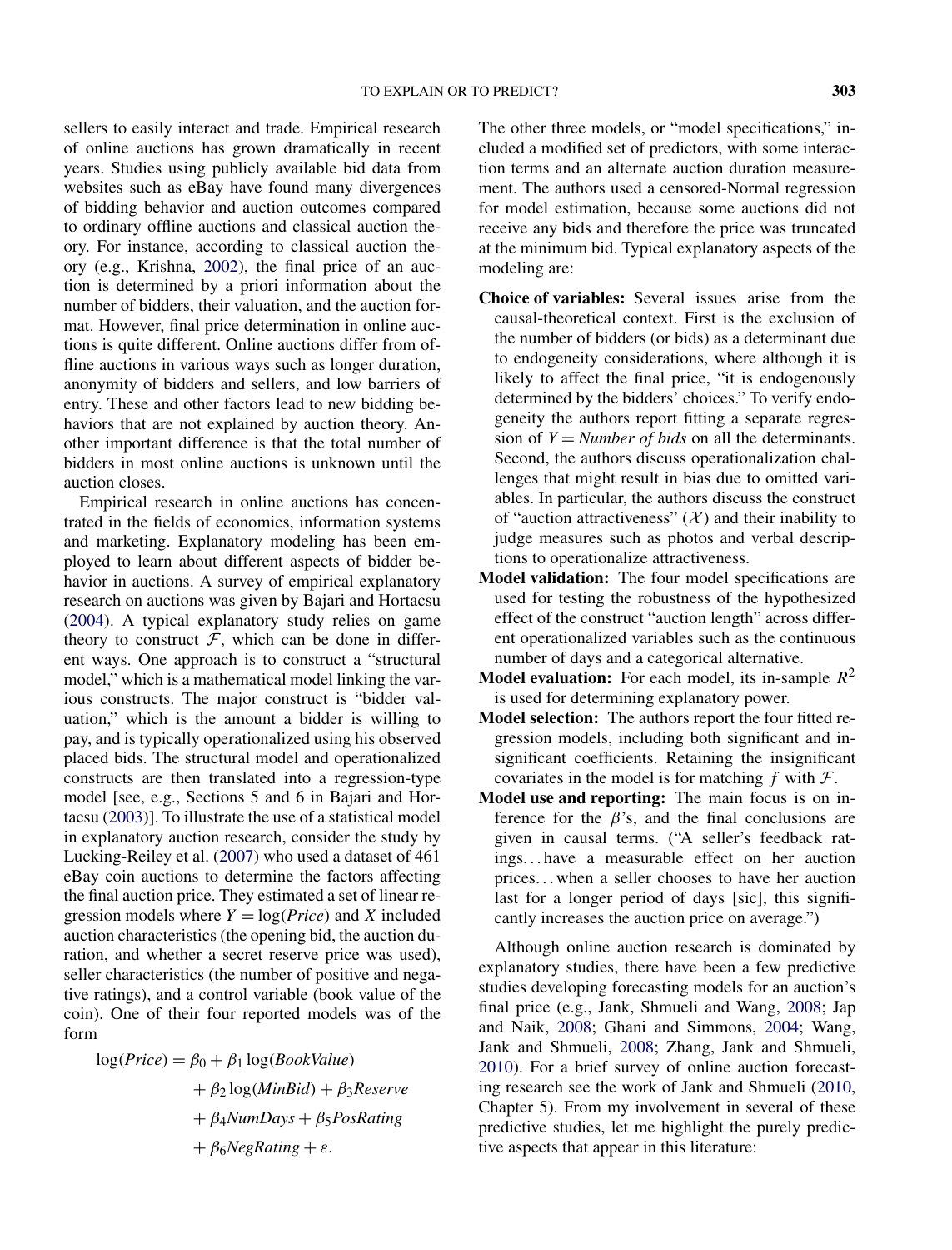- <span id="page-15-0"></span>**Choice of variables:** If prediction takes place before or at the start of the auction, then obviously the total number of bids or bidders cannot be included as a predictor. While this variable was also omitted in the explanatory study, the omission was due to a different reason, that is, endogeneity. However, if prediction takes place at time *t* during an ongoing auction, then the number of bidders/bids present at time *t* is available and useful for predicting the final price. Even more useful is the time series of the number of bidders from the start of the auction until time *t* as well as the price curve until time *t* (Bapna, Jank and Shmueli, [2008\)](#page-19-0).
- **Choice of methods:** Predictive studies in online auctions tend to learn *f* from the data, using flexible models and algorithmic methods (e.g., CART, *k*nearest neighbors, neural networks, functional methods and related nonparametric smoothing-based methods, Kalman filters and boosting (see, e.g., Chapter 5 in Jank and Shmueli, [2010\)](#page-20-0). Many of these are not interpretable, yet have proven to provide high predictive accuracy.
- **Model evaluation:** Auction forecasting studies evaluate predictive power on holdout data. They report performance in terms of out-of-sample metrics such as *MAPE* and *RMSE*, and are compared against other predictive models and benchmarks.

Predictive models for auction price cannot provide direct causal explanations. However, by producing high-accuracy price predictions they shed light on new potential variables that are related to price and on the types of relationships that can be further investigated in terms of causality. For instance, a construct that is not directly measurable but that some predictive models are apparently capturing is competition between bidders.

## **4. IMPLICATIONS, CONCLUSIONS AND SUGGESTIONS**

## **4.1 The Cost of Indiscrimination to Scientific Research**

Currently, in many fields, statistical modeling is used nearly exclusively for causal explanation. The consequence of neglecting to include predictive modeling and testing alongside explanatory modeling is losing the ability to test the relevance of existing theories and to discover new causal mechanisms. Feelders [\(2002\)](#page-19-0) commented on the field of economics: "The pure hypothesis testing framework of economic data analysis should be put aside to give more scope to learning from the data. This closes the empirical cycle from observation to theory to the testing of theories on new data." The current accelerated rate of social, environmental, and technological changes creates a burning need for new theories and for the examination of old theories in light of the new realities.

A common practice due to the indiscrimination of explanation and prediction is to erroneously infer predictive power from explanatory power, which can lead to incorrect scientific and practical conclusions. Colleagues from various fields confirmed this fact, and a cursory search of their scientific literature brings up many examples. For instance, in ecology an article intending to predict forest beetle assemblages infers predictive power from explanatory power ["To study... predictive power,... we calculated the  $R^{2}$ "; "We expect predictabilities with  $R^2$  of up to 0.6" (Muller and Brandl, [2009\)](#page-20-0)]. In economics, an article entitled "The predictive power of zero intelligence in financial markets" (Farmer, Patelli and Zovko, [2005\)](#page-19-0) infers predictive power from a high  $R^2$  value of a linear regression model. In epidemiology, many studies rely on in-sample hazard ratios estimated from Cox regression models to infer predictive power, reflecting an indiscrimination between description and prediction. For instance, Nabi et al. [\(2010\)](#page-20-0) used hazard ratio estimates and statistical significance "to compare the predictive power of depression for coronary heart disease with that of cerebrovascular disease." In information systems, an article on "Understanding and predicting electronic commerce adoption" (Pavlou and Fygenson, [2006\)](#page-20-0) incorrectly compared the predictive power of different models using in-sample measures ("To examine the predictive power of the proposed model, we compare it to four models in terms of  $R^2$  adjusted"). These examples are not singular, but rather they reflect the common misunderstanding of predictive power in these and other fields.

Finally, a consequence of omitting predictive modeling from scientific research is also a gap between research and practice. In an age where empirical research has become feasible in many fields, the opportunity to bridge the gap between methodological development and practical application can be easier to achieve through the combination of explanatory and predictive modeling.

Finance is an example where practice is concerned with prediction whereas academic research is focused on explaining. In particular, there has been a reliance on a limited number of models that are considered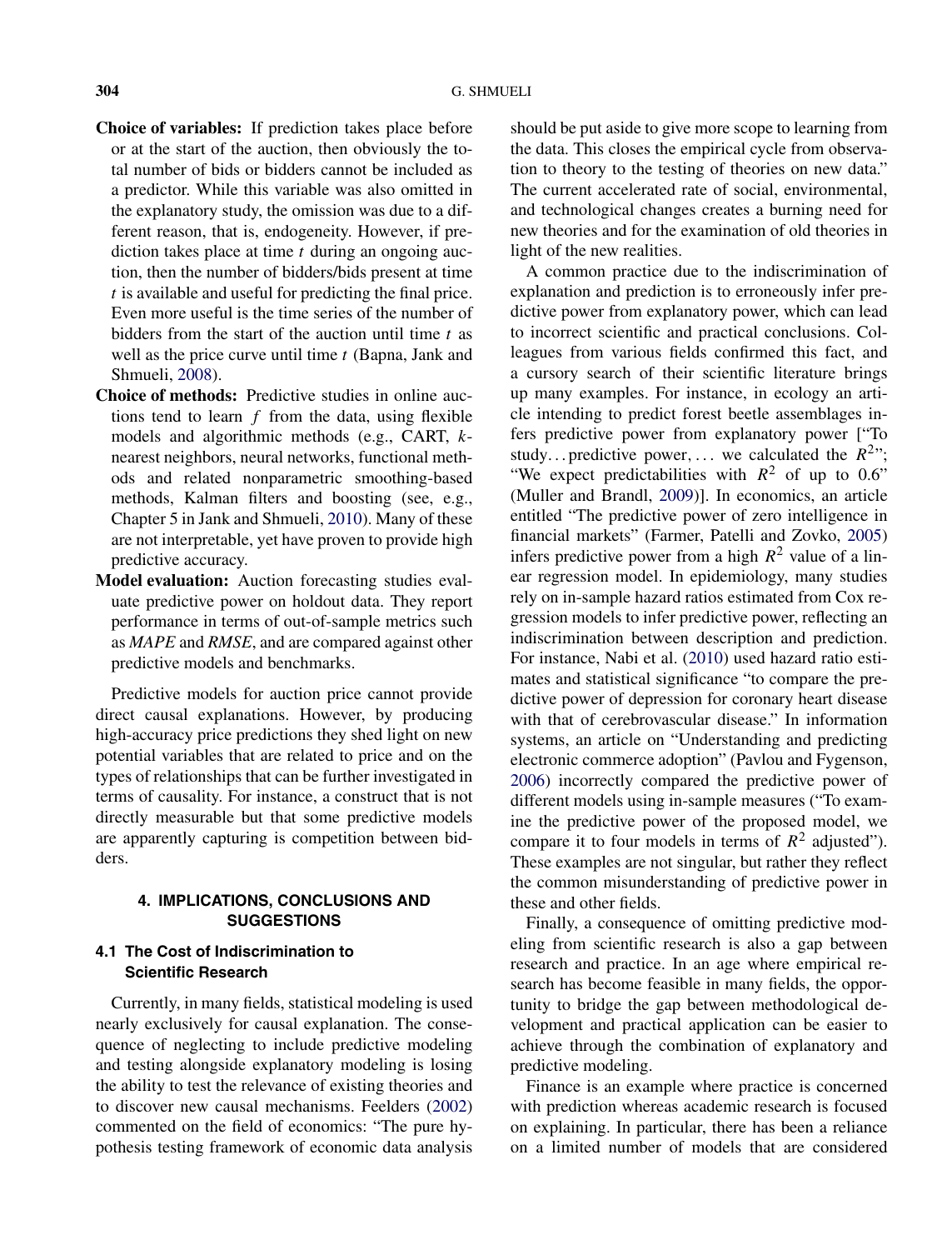<span id="page-16-0"></span>pillars of research, yet have proven to perform very poorly in practice. For instance, the CAPM model and more recently the Fama–French model are regression models that have been used for explaining market behavior for the purpose of portfolio management, and have been evaluated in terms of explanatory power (in-sample  $R^2$  and residual analysis) and not predictive accuracy.<sup>9</sup> More recently, researchers have begun recognizing the distinction between in-sample explanatory power and out-of-sample predictive power (Goyal and Welch, [2007\)](#page-19-0), which has led to a discussion of predictability magnitude and a search for predictively accurate explanatory variables (Campbell and Thompson, [2005\)](#page-19-0). In terms of predictive modeling, the Chief Actuary of the Financial Supervisory Authority of Sweden commented in 1999: "there is a need for models with predictive power for at least a very near future. . . Given sufficient and relevant data this is an area for statistical analysis, including cluster analysis and various kind of structure-finding methods" (Palmgren, [1999\)](#page-20-0). While there has been some predictive modeling using genetic algorithms (Chen, [2002\)](#page-19-0) and neural networks (Chakraborty and Sharma, [2007\)](#page-19-0), it has been performed by practitioners and nonfinance academic researchers and outside of the top academic journals.

In summary, the omission of predictive modeling for theory development results not only in academic work becoming irrelevant to practice, but also in creating a barrier to achieving significant scientific progress, which is especially unfortunate as data become easier to collect, store and access.

In the opposite direction, in fields that focus on predictive modeling, the reason for omitting explanatory modeling must be sought. A scientific field is usually defined by a cohesive body of theoretical knowledge, which can be tested. Hence, some form of testing, whether empirical or not, must be a component of the field. In areas such as bioinformatics, where there is little theory and an abundance of data, predictive models are pivotal in generating avenues for causal theory.

## **4.2 Explanatory and Predictive Power: Two Dimensions**

I have polarized explaining and predicting in this article in an effort to highlight their fundamental differences. However, rather than considering them as extremes on some continuum, I consider them as two dimensions.<sup>10,11</sup> Explanatory power and predictive accuracy are different qualities; a model will possess some level of each.

A related controversial question arises: must an explanatory model have some level of predictive power to be considered scientifically useful? And equally, must a predictive model have sufficient explanatory power to be scientifically useful? For instance, some explanatory models that cannot be tested for predictive accuracy yet constitute scientific advances are Darwinian evolution theory and string theory in physics. The latter produces currently untestable predictions (Woit, [2006,](#page-21-0) pages x– xii). Conversely, there exist predictive models that do not properly "explain" yet are scientifically valuable. Galileo, in his book *Two New Sciences*, proposed a demonstration to determine whether light was instantaneous. According to Mackay and Oldford [\(2000\)](#page-20-0), Descartes gave the book a scathing review:

The substantive criticisms are generally directed at Galileo's not having identified the causes of the phenomena he investigated. For most scientists at this time, and particularly for Descartes, that is the whole point of science.

Similarly, consider predictive models that are based on a *wrong* explanation yet scientifically and practically they are considered valuable. One well-known example is Ptolemaic astronomy, which until recently was used for nautical navigation but is based on a theory proven to be wrong long ago. While such examples are extreme, in most cases models are likely to possess some level of both explanatory and predictive power.

Considering predictive accuracy and explanatory power as two axes on a two-dimensional plot would place different models (*f* ), aimed either at explanation or at prediction, on different areas of the plot. The bi-dimensional approach implies that: (1) In terms of modeling, the goal of a scientific study must be specified a priori in order to optimize the criterion of interest; and (2) In terms of model evaluation and scientific reporting, researchers should report *both the explanatory and predictive qualities* of their models. Even if prediction is not the goal, the predictive qualities of a model should be reported alongside its explanatory

<sup>&</sup>lt;sup>9</sup>Although in their paper Fama and French [\(1993\)](#page-19-0) did split the sample into two parts, they did so for purposes of testing the sensitivity of model estimates rather than for assessing predictive accuracy.

<sup>10</sup>Similarly, descriptive models can be considered as a third dimension, where yet different criteria are used for assessing the strength of the descriptive model.

<sup>&</sup>lt;sup>11</sup>I thank Bill Langford for the two-dimensional insight.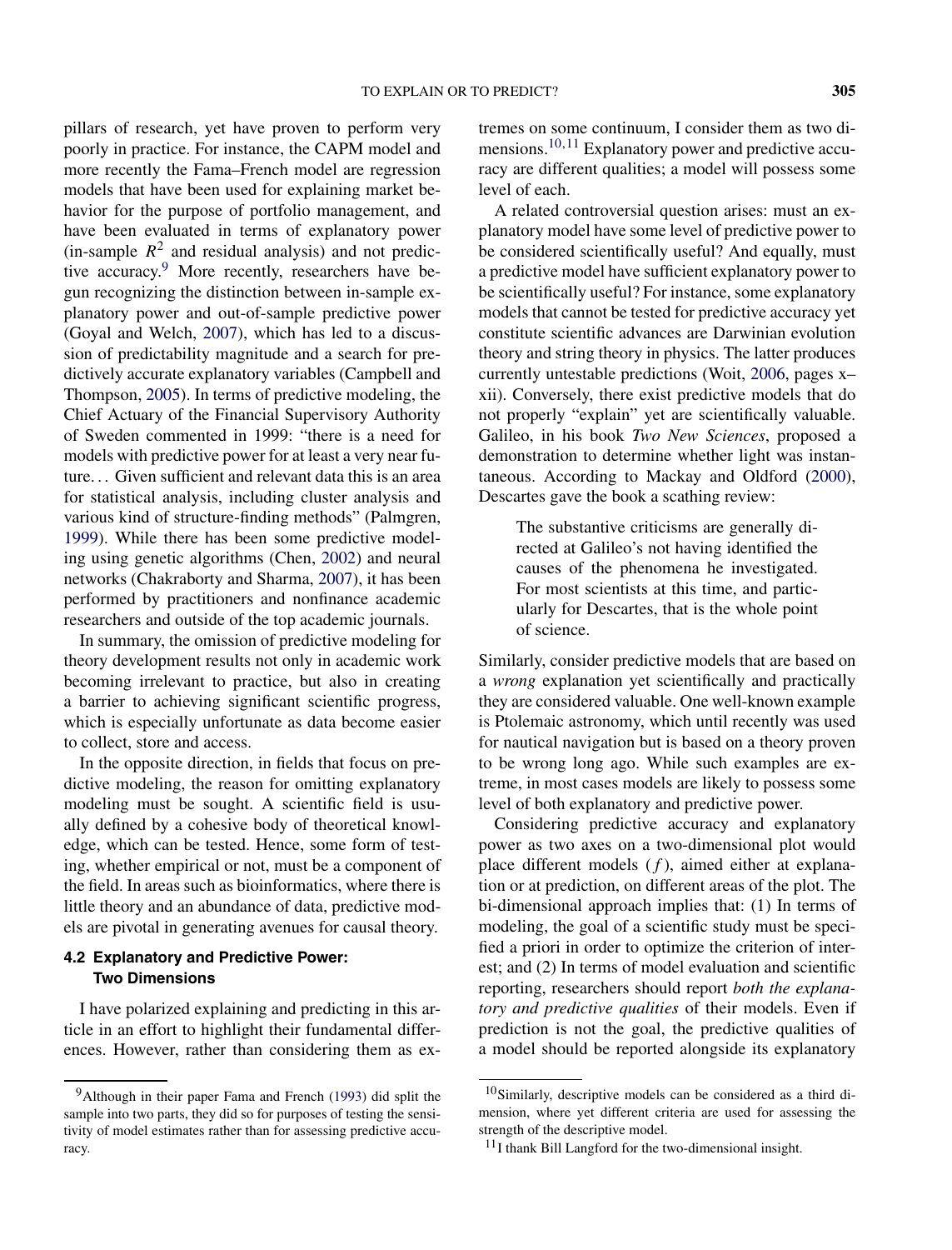power so that it can be fairly evaluated in terms of its capabilities and compared to other models. Similarly, a predictive model might not require causal explanation in order to be scientifically useful; however, reporting its relation to causal theory is important for purposes of theory building. The availability of information on a variety of predictive and explanatory models along these two axes can shed light on both predictive and causal aspects of scientific phenomena. The statistical modeling process, as depicted in Figure [2,](#page-6-0) should include "overall model performance" in terms of both predictive and explanatory qualities.

## **4.3 The Cost of Indiscrimination to the Field of Statistics**

Dissolving the ambiguity surrounding explanatory versus predictive modeling is important for advancing our field itself. Recognizing that statistical methodology has focused mainly on inference indicates an important gap to be filled. While our literature contains predictive methodology for model selection and predictive inference, there is scarce statistical predictive methodology for other modeling steps, such as study design, data collection, data preparation and EDA, which present opportunities for new research. Currently, the predictive void has been taken up the field of machine learning and data mining. In fact, the differences, and some would say rivalry, between the fields of statistics and data mining can be attributed to their different goals of explaining versus predicting even more than to factors such as data size. While statistical theory has focused on model estimation, inference, and fit, machine learning and data mining have concentrated on developing computationally efficient predictive algorithms and tackling the bias–variance trade-off in order to achieve high predictive accuracy.

Sharpening the distinction between explanatory and predictive modeling can raise a new awareness of the strengths and limitations of existing methods and practices, and might shed light on current controversies within our field. One example is the disagreement in survey methodology regarding the use of sampling weights in the analysis of survey data (Little, [2007\)](#page-20-0). Whereas some researchers advocate using weights to reduce bias at the expense of increased variance, and others disagree, might not the answer be related to the final goal?

Another ambiguity that can benefit from an explanatory/predictive distinction is the definition of parsimony. Some claim that predictive models should be simpler than explanatory models: "Simplicity is relevant because complex families often do a bad job of predicting new data, though they can be made to fit the old data quite well" (Sober, [2002\)](#page-20-0). The same argument was given by Hastie, Tibshirani and Friedman [\(2009\)](#page-20-0): "Typically the more complex we make the model, the lower the bias but the higher the variance." In contrast, some predictive models in practice are very complex,<sup>12</sup> and indeed Breiman [\(2001b\)](#page-19-0) commented: "in some cases predictive models are more complex in order to capture small nuances that improve predictive accuracy." Zellner [\(2001\)](#page-21-0) used the term "sophisticatedly simple" to define the quality of a "good" model. I would suggest that the definitions of parsimony and complexity are task-dependent: predictive or explanatory. For example, an "overly complicated" model in explanatory terms might prove "sophisticatedly simple" for predictive purposes.

## **4.4 Closing Remarks and Suggestions**

The consequences from the explanatory/predictive distinction lead to two proposed actions:

- 1. It is our responsibility to be aware of how statistical models are used in research outside of statistics, why they are used in that fashion, and in response to develop methods that support sound scientific research. Such knowledge can be gained within our field by inviting scientists from different disciplines to give talks at statistics conferences and seminars, and to require graduate students in statistics to read and present research papers from other disciplines.
- 2. As a discipline, we must acknowledge the difference between explanatory, predictive and descriptive modeling, and integrate it into statistics education of statisticians and nonstatisticians, as early as possible but most importantly in "research methods" courses. This requires creating written materials that are easily accessible and understandable by nonstatisticians. We should advocate both explanatory and predictive modeling, clarify their differences and distinctive scientific and practical uses, and disseminate tools and knowledge for implementing both. One particular aspect to consider is advocating a more careful use of terms such as "predictors," "predictions" and "predictive power," to reduce the effects of terminology on incorrect scientific conclusions.

<sup>&</sup>lt;sup>12</sup>I thank Foster Provost from NYU for this observation.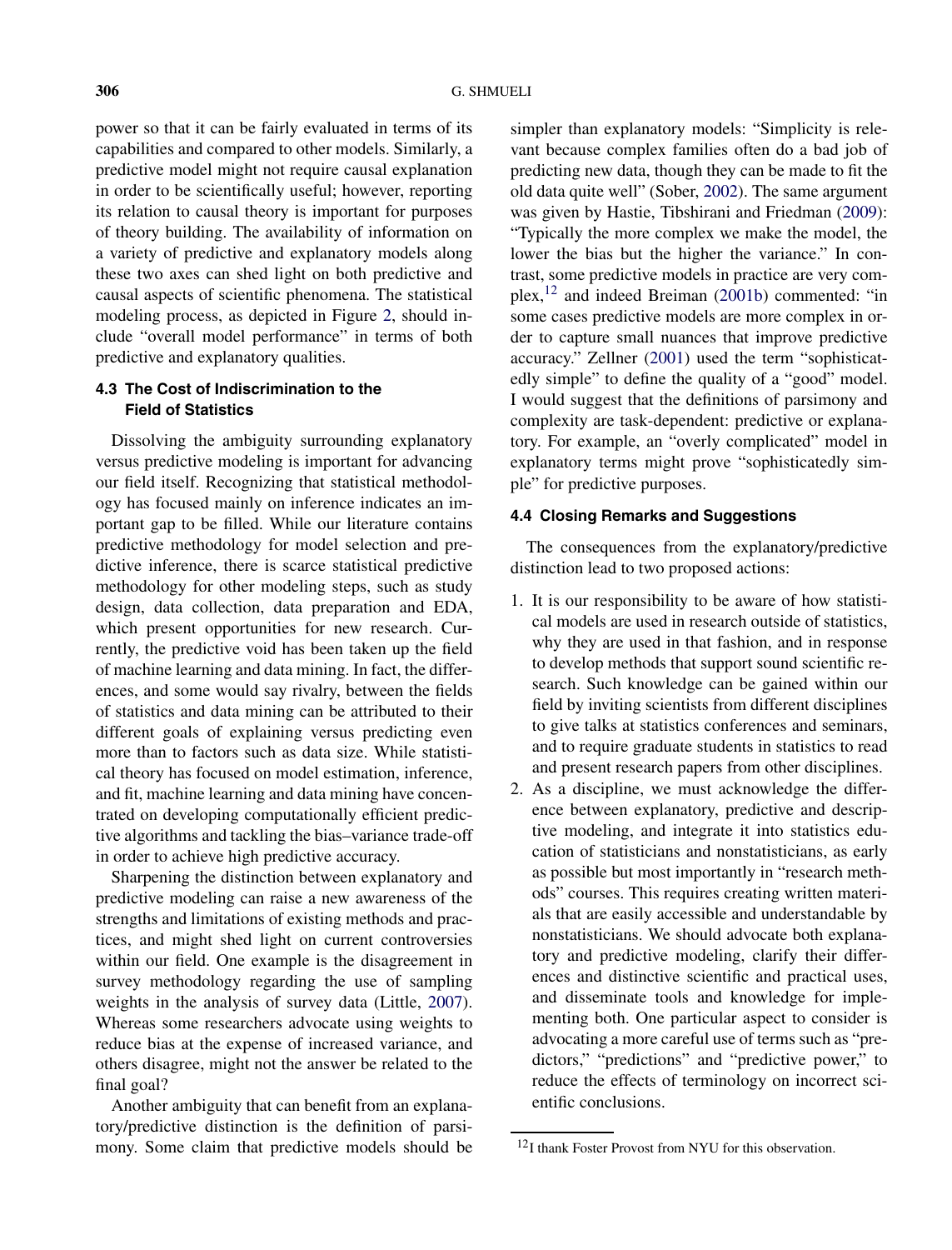<span id="page-18-0"></span>Awareness of the distinction between explanatory and predictive modeling, and of the different scientific functions that each serve, is essential for the progress of scientific knowledge.

## **APPENDIX: IS THE "TRUE" MODEL THE BEST PREDICTIVE MODEL? A LINEAR REGRESSION EXAMPLE**

Consider  $F$  to be the true function relating constructs  $X$  and  $Y$  and let us assume that  $f$  is a valid operationalization of  $F$ . Choosing an intentionally biased function  $f^*$  in place of  $f$  is clearly undesirable from a theoretical–explanatory point of view. However, we will show that  $\hat{f}^*$  can be preferable to  $f$  from a predictive standpoint.

To illustrate this, consider the statistical model  $f(x) = \beta_1 x_1 + \beta_2 x_2 + \varepsilon$  which is assumed to be correctly specified with respect to  $F$ . Using data, we obtain the estimated model  $\hat{f}$ , which has the properties

(2) Bias = 0,  
\n
$$
Var(\hat{f}(x)) = Var(x_1\hat{\beta}_1 + x_2\hat{\beta}_2)
$$
\n
$$
= \sigma^2 x'(X'X)^{-1}x,
$$

where *x* is the vector  $x = [x_1, x_2]'$ , and *X* is the design matrix based on both predictors. Combining the squared bias with the variance gives

(4)  
\n
$$
EPE = E(Y - \hat{f}(x))^{2}
$$
\n
$$
= \sigma^{2} + 0 + \sigma^{2} x'(X'X)^{-1}x
$$
\n
$$
= \sigma^{2} (1 + x'(X'X)^{-1}x).
$$

In comparison, consider the estimated underspecified form  $\hat{f}^*(x) = \hat{\gamma}_1 x_1$ . The bias and variance here are given by Montgomery, Peck and Vining [\(2001,](#page-20-0) pages 292–296):

Bias = 
$$
x_1 \gamma_1 - (x_1 \beta_1 + x_2 \beta_2)
$$
  
\n=  $x_1 (x'_1 x_1)^{-1} x'_1 (x_1 \beta_1 + x_2 \beta_2)$   
\n-  $(x_1 \beta_1 + x_2 \beta_2)$ ,  
\nVar( $\hat{f}^*(x)$ ) =  $x_1 \text{Var}(\hat{\gamma}_1) x_1 = \sigma^2 x_1 (x'_1 x_1)^{-1} x_1$ .

Combining the squared bias with the variance gives

(5) 
$$
EPE = (x_1(x'_1x_1)^{-1}x'_1x_2\beta_2 - x_2\beta_2)^2 + \sigma^2(1 + x_1(x'_1x_1)^{-1}x'_1).
$$

Although the bias of the underspecified model  $f^*(x)$ is larger than that of  $f(x)$ , its variance can be smaller, and in some cases so small that the overall EPE will be lower for the underspecified model. Wu, Harris and McAuley [\(2007\)](#page-21-0) showed the general result for an underspecified linear regression model with multiple predictors. In particular, they showed that the underspecified model that leaves out *q* predictors has a lower EPE when the following inequality holds:

(6) 
$$
q\sigma^2 > \beta'_2 X'_2 (I - H_1) X_2 \beta_2.
$$

This means that the underspecified model produces more accurate predictions, in terms of lower EPE, in the following situations:

- when the data are very noisy (large  $\sigma$ );
- when the true absolute values of the left-out parameters (in our example  $\beta_2$ ) are small;
- when the predictors are highly correlated; and
- when the sample size is small or the range of left-out variables is small.

The bottom line is nicely summarized by Hagerty and Srinivasan [\(1991\)](#page-20-0): "We note that the practice in applied research of concluding that a model with a higher predictive validity is "truer," is not a valid inference. This paper shows that a parsimonious but less true model can have a higher predictive validity than a truer but less parsimonious model."

## **ACKNOWLEDGMENTS**

I thank two anonymous reviewers, the associate editor, and editor for their suggestions and comments which improved this manuscript. I express my gratitude to many colleagues for invaluable feedback and fruitful discussion that have helped me develop the explanatory/predictive argument presented in this article. I am grateful to Otto Koppius (Erasmus) and Ravi Bapna (U Minnesota) for familiarizing me with explanatory modeling in Information Systems, for collaboratively pursuing prediction in this field, and for tireless discussion of this work. I thank Ayala Cohen (Technion), Ralph Snyder (Monash), Rob Hyndman (Monash) and Bill Langford (RMIT) for detailed feedback on earlier drafts of this article. Special thanks to Boaz Shmueli and Raquelle Azran for their meticulous reading and discussions of the manuscript. And special thanks for invaluable comments and suggestions go to Murray Aitkin (U Melbourne), Yoav Benjamini (Tel Aviv U), Smarajit Bose (ISI), Saibal Chattopadhyay (IIMC), Ram Chellapah (Emory), Etti Doveh (Technion), Paul Feigin (Technion), Paulo Goes (U Arizona), Avi Goldfarb (Toronto U), Norma Hubele (ASU), Ron Kenett (KPA Inc.), Paul Lajbcygier (Monash),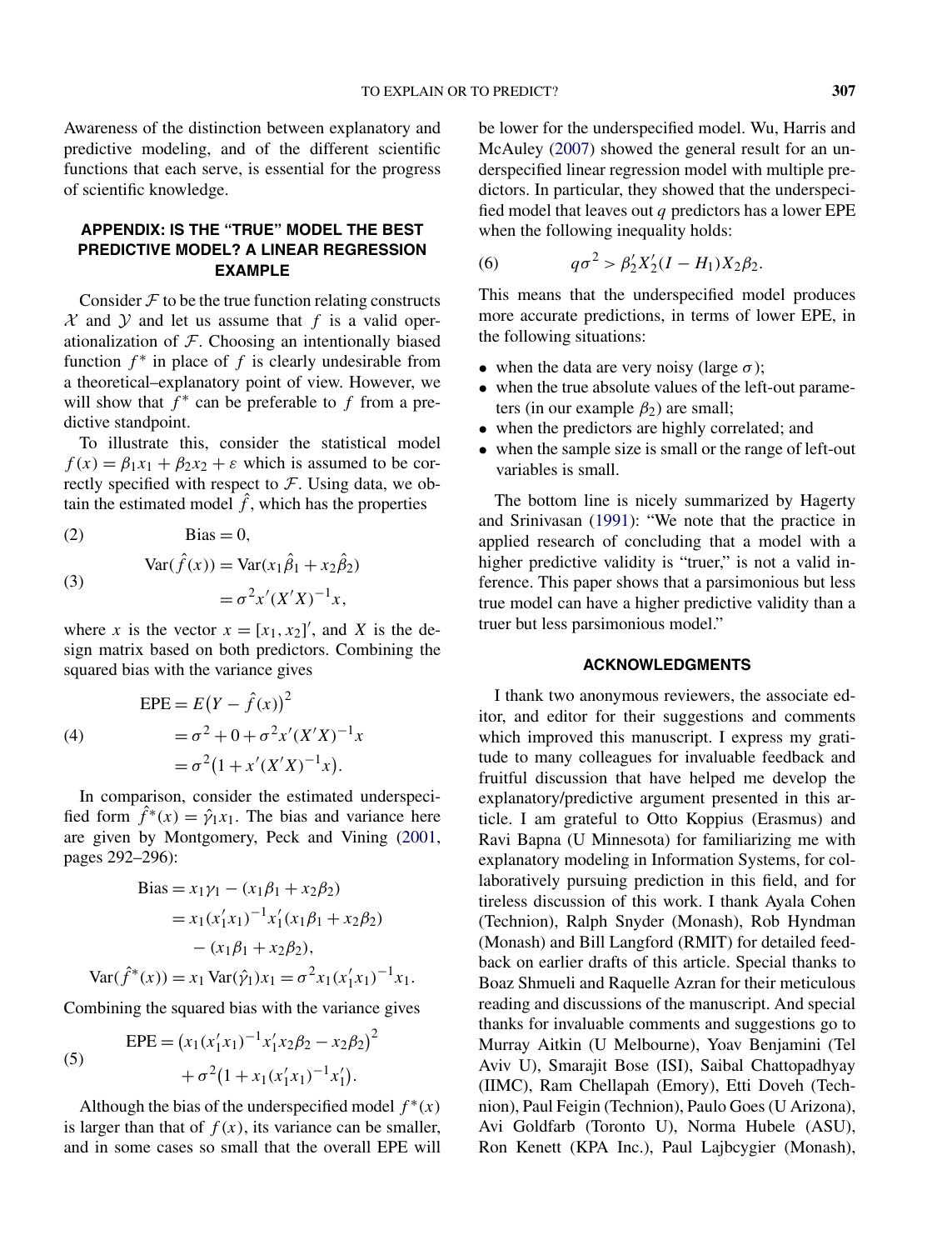<span id="page-19-0"></span>Thomas Lumley (U Washington), David Madigan (Columbia U), Isaac Meilejson (Tel Aviv U), Douglas Montgomery (ASU), Amita Pal (ISI), Don Poskitt (Monash), Foster Provost (NYU), Saharon Rosset (Tel Aviv U), Jeffrey Simonoff (NYU) and David Steinberg (Tel Aviv U).

#### **REFERENCES**

- AFSHARTOUS, D. and DE LEEUW, J. (2005). Prediction in multilevel models. *J. Educ. Behav. Statist.* **30** 109–139.
- AITCHISON, J. and DUNSMORE, I. R. (1975). *Statistical Prediction Analysis*. Cambridge Univ. Press. [MR0408097](http://www.ams.org/mathscinet-getitem?mr=0408097)
- BAJARI, P. and HORTACSU, A. (2003). The winner's curse, reserve prices and endogenous entry: Empirical insights from ebay auctions. *Rand J. Econ.* **3** 329–355.
- BAJARI, P. and HORTACSU, A. (2004). Economic insights from internet auctions. *J. Econ. Liter.* **42** 457–486.
- BAPNA, R., JANK, W. and SHMUELI, G. (2008). Price formation and its dynamics in online auctions. *Decision Support Systems* **44** 641–656.
- BELL, R. M., KOREN, Y. and VOLINSKY, C. (2008). The BellKor 2008 solution to the Netflix Prize.
- BELL, R. M., KOREN, Y. and VOLINSKY, C. (2010). All together now: A perspective on the netflix prize. *Chance* **23** 24.
- BERK, R. A. (2008). *Statistical Learning from a Regression Perspective*. Springer, New York.
- BJORNSTAD, J. F. (1990). Predictive likelihood: A review. *Statist. Sci.* **5** 242–265. [MR1062578](http://www.ams.org/mathscinet-getitem?mr=1062578)
- BOHLMANN, P. and HOTHORN, T. (2007). Boosting algorithms: Regularization, prediction and model fitting. *Statist. Sci.* **22** 477–505. [MR2420454](http://www.ams.org/mathscinet-getitem?mr=2420454)
- BREIMAN, L. (1996). Bagging predictors. *Mach. Learn.* **24** 123– 140. [MR1425957](http://www.ams.org/mathscinet-getitem?mr=1425957)
- BREIMAN, L. (2001a). Random forests. *Mach. Learn.* **45** 5–32.
- BREIMAN, L. (2001b). Statistical modeling: The two cultures. *Statist. Sci.* **16** 199–215. [MR1874152](http://www.ams.org/mathscinet-getitem?mr=1874152)
- BROWN, P. J., VANNUCCI, M. and FEARN, T. (2002). Bayes model averaging with selection of regressors. *J. R. Stat. Soc. Ser. B Stat. Methodol.* **64** 519–536. [MR1924304](http://www.ams.org/mathscinet-getitem?mr=1924304)
- CAMPBELL, J. Y. and THOMPSON, S. B. (2005). Predicting excess stock returns out of sample: Can anything beat the historical average? Harvard Institute of Economic Research Working Paper 2084.
- CARTE, T. A. and CRAIG, J. R. (2003). In pursuit of moderation: Nine common errors and their solutions. *MIS Quart.* **27** 479– 501.
- CHAKRABORTY, S. and SHARMA, S. K. (2007). Prediction of corporate financial health by artificial neural network. *Int. J. Electron. Fin.* **1** 442–459.
- CHEN, S.-H., ED. (2002). *Genetic Algorithms and Genetic Programming in Computational Finance*. Kluwer, Dordrecht.
- COLLOPY, F., ADYA, M. and ARMSTRONG, J. (1994). Principles for examining predictive–validity—the case of informationsystems spending forecasts. *Inform. Syst. Res.* **5** 170–179.
- DALKEY, N. and HELMER, O. (1963). An experimental application of the delphi method to the use of experts. *Manag. Sci.* **9** 458–467.
- DAWID, A. P. (1984). Present position and potential developments: Some personal views: Statistical theory: The prequential approach. *J. Roy. Statist. Soc. Ser. A* **147** 278–292. [MR0763811](http://www.ams.org/mathscinet-getitem?mr=0763811)
- DING, Y. and SIMONOFF, J. (2010). An investigation of missing data methods for classification trees applied to binary response data. *J. Mach. Learn. Res.* **11** 131–170.
- DOMINGOS, P. (2000). A unified bias–variance decomposition for zero–one and squared loss. In *Proceedings of the Seventeenth National Conference on Artificial Intelligence* 564–569. AAAI Press, Austin, TX.
- DOWE, D. L., GARDNER, S. and OPPY, G. R. (2007). Bayes not bust! Why simplicity is no problem for Bayesians. *Br. J. Philos. Sci.* **58** 709–754. [MR2375767](http://www.ams.org/mathscinet-getitem?mr=2375767)
- DUBIN, R. (1969). *Theory Building*. The Free Press, New York.
- EDWARDS, J. R. and BAGOZZI, R. P. (2000). On the nature and direction of relationships between constructs. *Psychological Methods* **5 2** 155–174.
- EHRENBERG, A. and BOUND, J. (1993). Predictability and prediction. *J. Roy. Statist. Soc. Ser. A* **156** 167–206.
- FAMA, E. F. and FRENCH, K. R. (1993). Common risk factors in stock and bond returns. *J. Fin. Econ.* **33** 3–56.
- FARMER, J. D., PATELLI, P. and ZOVKO, I. I. A. A. (2005). The predictive power of zero intelligence in financial markets. *Proc. Natl. Acad. Sci. USA* **102** 2254–2259.
- FAYYAD, U. M., GRINSTEIN, G. G. and WIERSE, A. (2002). *Information Visualization in Data Mining and Knowledge Discovery*. Morgan Kaufmann, San Francisco, CA.
- FEELDERS, A. (2002). Data mining in economic science. In *Dealing with the Data Flood* 166–175. STT/Beweton, Den Haag, The Netherlands.
- FINDLEY, D. Y. and PARZEN, E. (1998). A conversation with Hirotsugo Akaike. In *Selected Papers of Hirotugu Akaike* 3–16. Springer, New York. [MR1486823](http://www.ams.org/mathscinet-getitem?mr=1486823)
- FORSTER, M. (2002). Predictive accuracy as an achievable goal of science. *Philos. Sci.* **69** S124–S134.
- FORSTER, M. and SOBER, E. (1994). How to tell when simpler, more unified, or less ad-hoc theories will provide more accurate predictions. *Br. J. Philos. Sci.* **45** 1–35. [MR1277464](http://www.ams.org/mathscinet-getitem?mr=1277464)
- FRIEDMAN, J. H. (1997). On bias, variance, 0*/*1-loss, and the curse-of-dimensionality. *Data Mining and Knowledge Discovery* **1** 55–77.
- GEFEN, D., KARAHANNA, E. and STRAUB, D. (2003). Trust and TAM in online shopping: An integrated model. *MIS Quart.* **27** 51–90.
- GEISSER, S. (1975). The predictive sample reuse method with applications. *J. Amer. Statist. Assoc.* **70** 320–328.
- GEISSER, S. (1993). *Predictive Inference: An Introduction*. Chapman and Hall, London. [MR1252174](http://www.ams.org/mathscinet-getitem?mr=1252174)
- GELMAN, A., CARLIN, J. B., STERN, H. S. and RUBIN, D. B. (2003). *Bayesian Data Analysis*, 2nd ed. Chapman & Hall/CRC New York/Boca Raton, FL. [MR1385925](http://www.ams.org/mathscinet-getitem?mr=1385925)
- GHANI, R. and SIMMONS, H. (2004). Predicting the end-price of online auctions. In *International Workshop on Data Mining and Adaptive Modelling Methods for Economics and Management*, Pisa, Italy.
- GOYAL, A. and WELCH, I. (2007). A comprehensive look at the empirical performance of equity premium prediction. *Rev. Fin. Stud.* **21** 1455–1508.
- GRANGER, C. (1969). Investigating causal relations by econometric models and cross-spectral methods. *Econometrica* **37** 424– 438.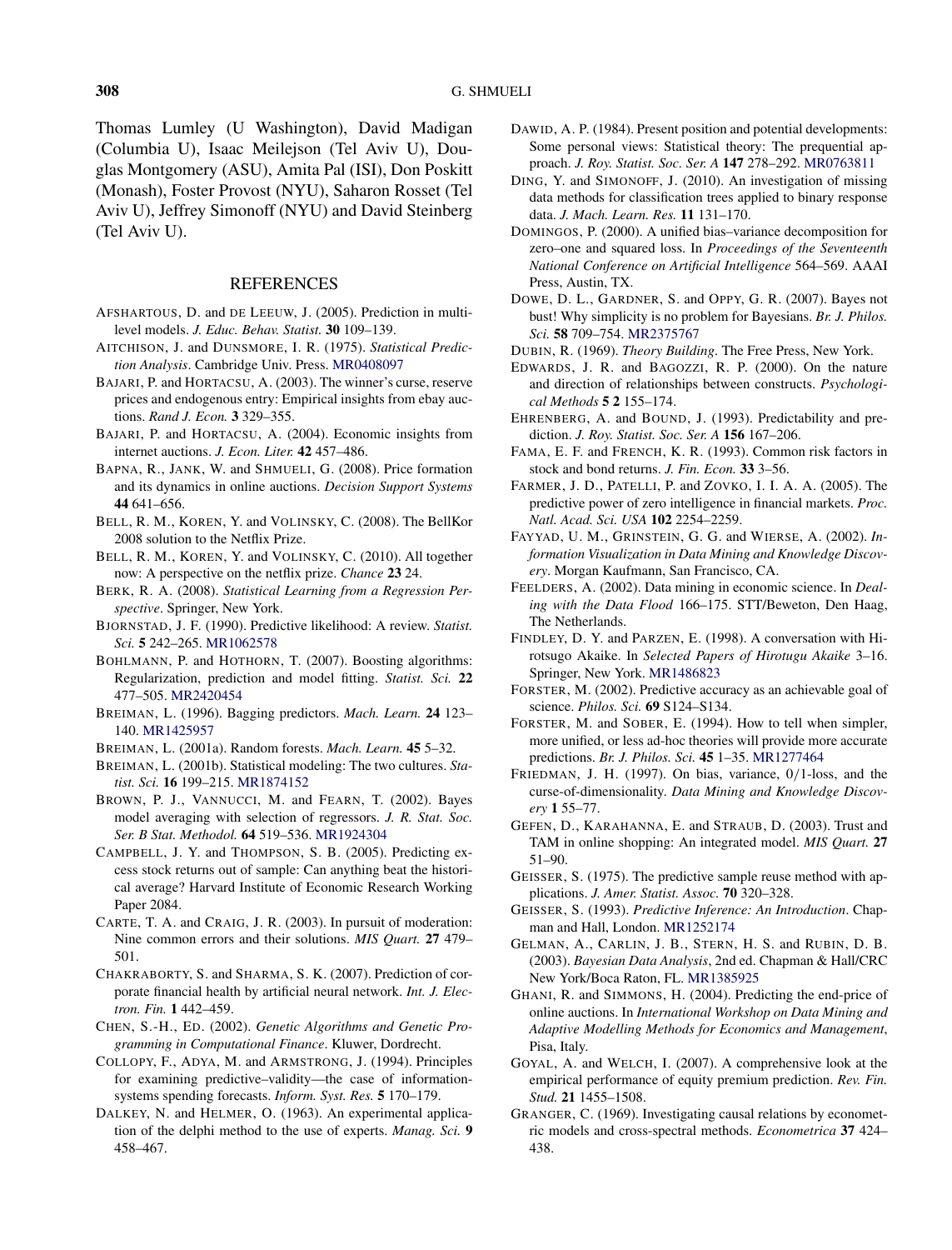- <span id="page-20-0"></span>GREENBERG, E. and PARKS, R. P. (1997). A predictive approach to model selection and multicollinearity. *J. Appl. Econom.* **12** 67–75.
- GURBAXANI, V. and MENDELSON, H. (1990). An integrative model of information systems spending growth. *Inform. Syst. Res.* **1** 23–46.
- GURBAXANI, V. and MENDELSON, H. (1994). Modeling vs. forecasting—the case of information-systems spending. *Inform. Syst. Res.* **5** 180–190.
- HAGERTY, M. R. and SRINIVASAN, S. (1991). Comparing the predictive powers of alternative multiple regression models. *Psychometrika* **56** 77–85. [MR1115296](http://www.ams.org/mathscinet-getitem?mr=1115296)
- HASTIE, T., TIBSHIRANI, R. and FRIEDMAN, J. H. (2009). *The Elements of Statistical Learning: Data Mining, Inference, and Prediction*, 2nd ed. Springer, New York. [MR1851606](http://www.ams.org/mathscinet-getitem?mr=1851606)
- HAUSMAN, J. A. (1978). Specification tests in econometrics. *Econometrica* **46** 1251–1271. [MR0513692](http://www.ams.org/mathscinet-getitem?mr=0513692)
- HELMER, O. and RESCHER, N. (1959). On the epistemology of the inexact sciences. *Manag. Sci.* **5** 25–52.
- HEMPEL, C. and OPPENHEIM, P. (1948). Studies in the logic of explanation. *Philos. Sci.* **15** 135–175.
- HITCHCOCK, C. and SOBER, E. (2004). Prediction versus accommodation and the risk of overfitting. *Br. J. Philos. Sci.* **55** 1–34.
- JACCARD, J. (2001). *Interaction Effects in Logistic Regression*. SAGE Publications, Thousand Oaks, CA.
- JANK, W. and SHMUELI, G. (2010). *Modeling Online Auctions*. Wiley, New York.
- JANK, W., SHMUELI, G. and WANG, S. (2008). Modeling price dynamics in online auctions via regression trees. In *Statistical Methods in eCommerce Research*. Wiley, New York. [MR2414052](http://www.ams.org/mathscinet-getitem?mr=2414052)
- JAP, S. and NAIK, P. (2008). Bidanalyzer: A method for estimation and selection of dynamic bidding models. *Marketing Sci.* **27** 949–960.
- JOHNSON, W. and GEISSER, S. (1983). A predictive view of the detection and characterization of influential observations in regression analysis. *J. Amer. Statist. Assoc.* **78** 137–144. [MR0696858](http://www.ams.org/mathscinet-getitem?mr=0696858)
- KADANE, J. B. and LAZAR, N. A. (2004). Methods and criteria for model selection. *J. Amer. Statist. Soc.* **99** 279–290. [MR2061890](http://www.ams.org/mathscinet-getitem?mr=2061890)
- KENDALL, M. and STUART, A. (1977). *The Advanced Theory of Statistics* **1**, 4th ed. Griffin, London.
- KONISHI, S. and KITAGAWA, G. (2007). *Information Criteria and Statistical Modeling*. Springer, New York. [MR2367855](http://www.ams.org/mathscinet-getitem?mr=2367855)
- KRISHNA, V. (2002). *Auction Theory*. Academic Press, San Diego, CA.
- LITTLE, R. J. A. (2007). Should we use the survey weights to weight? JPSM Distinguished Lecture, Univ. Maryland.
- LITTLE, R. J. A. and RUBIN, D. B. (2002). *Statistical Analysis with Missing Data*. Wiley, New York. [MR1925014](http://www.ams.org/mathscinet-getitem?mr=1925014)
- LUCKING-REILEY, D., BRYAN, D., PRASAD, N. and REEVES, D. (2007). Pennies from ebay: The determinants of price in online auctions. *J. Indust. Econ.* **55** 223–233.
- MACKAY, R. J. and OLDFORD, R. W. (2000). Scientific method, statistical method, and the speed of light. Working Paper 2000- 02, Dept. Statistics and Actuarial Science, Univ. Waterloo. [MR1847825](http://www.ams.org/mathscinet-getitem?mr=1847825)
- MAKRIDAKIS, S. G., WHEELWRIGHT, S. C. and HYNDMAN, R. J. (1998). *Forecasting: Methods and Applications*, 3rd ed. Wiley, New York.
- MONTGOMERY, D., PECK, E. A. and VINING, G. G. (2001). *Introduction to Linear Regression Analysis*. Wiley, New York. [MR1820113](http://www.ams.org/mathscinet-getitem?mr=1820113)
- MOSTELLER, F. and TUKEY, J. W. (1977). *Data Analysis and Regression*. Addison-Wesley, Reading, MA.
- MULLER, J. and BRANDL, R. (2009). Assessing biodiversity by remote sensing in mountainous terrain: The potential of lidar to predict forest beetle assemblages. *J. Appl. Ecol.* **46** 897–905.
- NABI, J., KIVIMÄKI, M., SUOMINEN, S., KOSKENVUO, M. and VAHTERA, J. (2010). Does depression predict coronary heart diseaseand cerebrovascular disease equally well? The health and social support prospective cohort study. *Int. J. Epidemiol.* **39** 1016–1024.
- PALMGREN, B. (1999). The need for financial models. *ERCIM News* **38** 8–9.
- PARZEN, E. (2001). Comment on statistical modeling: The two cultures. *Statist. Sci.* **16** 224–226. [MR1874152](http://www.ams.org/mathscinet-getitem?mr=1874152)
- PATZER, G. L. (1995). *Using Secondary Data in Marketing Research: United States and Worldwide*. Greenwood Publishing, Westport, CT.
- PAVLOU, P. and FYGENSON, M. (2006). Understanding and predicting electronic commerce adoption: An extension of the theory of planned behavior. *Mis Quart.* **30** 115–143.
- PEARL, J. (1995). Causal diagrams for empirical research. *Biometrika* **82** 669–709. [MR1380809](http://www.ams.org/mathscinet-getitem?mr=1380809)
- ROSENBAUM, P. and RUBIN, D. B. (1983). The central role of the propensity score in observational studies for causal effects. *Biometrika* **70** 41–55. [MR0742974](http://www.ams.org/mathscinet-getitem?mr=0742974)
- RUBIN, D. B. (1997). Estimating causal effects from large data sets using propensity scores. *Ann. Intern. Med.* **127** 757–763.
- SAAR-TSECHANSKY, M. and PROVOST, F. (2007). Handling missing features when applying classification models. *J. Mach. Learn. Res.* **8** 1625–1657.
- SARLE, W. S. (1998). Prediction with missing inputs. In *JCIS 98 Proceedings* (P. Wang, ed.) **II** 399–402. Research Triangle Park, Durham, NC.
- SENI, G. and ELDER, J. F. (2010). *Ensemble Methods in Data Mining: Improving Accuracy Through Combining Predictions (Synthesis Lectures on Data Mining and Knowledge Discovery)*. Morgan and Claypool, San Rafael, CA.
- SHAFER, G. (1996). *The Art of Causal Conjecture*. MIT Press, Cambridge, MA.
- SCHAPIRE, R. E. (1999). A brief introduction to boosting. In *Proceedings of the Sixth International Joint Conference on Artificial Intelligence* 1401–1406. Stockholm, Sweden.
- SHMUELI, G. and KOPPIUS, O. R. (2010). Predictive analytics in information systems research. *MIS Quart.* To appear.
- SIMON, H. A. (2001). Science seeks parsimony, not simplicity: Searching for pattern in phenomena. In *Simplicity, Inference and Modelling: Keeping it Sophisticatedly Simple* 32–72. Cambridge Univ. Press. [MR1932928](http://www.ams.org/mathscinet-getitem?mr=1932928)
- SOBER, E. (2002). Instrumentalism, parsimony, and the Akaike framework. *Philos. Sci.* **69** S112–S123.
- SONG, H. and WITT, S. F. (2000). *Tourism Demand Modelling and Forecasting: Modern Econometric Approaches*. Pergamon Press, Oxford.
- SPIRTES, P., GLYMOUR, C. and SCHEINES, R. (2000). *Causation, Prediction, and Search*, 2nd ed. MIT Press, Cambridge, MA. [MR1815675](http://www.ams.org/mathscinet-getitem?mr=1815675)